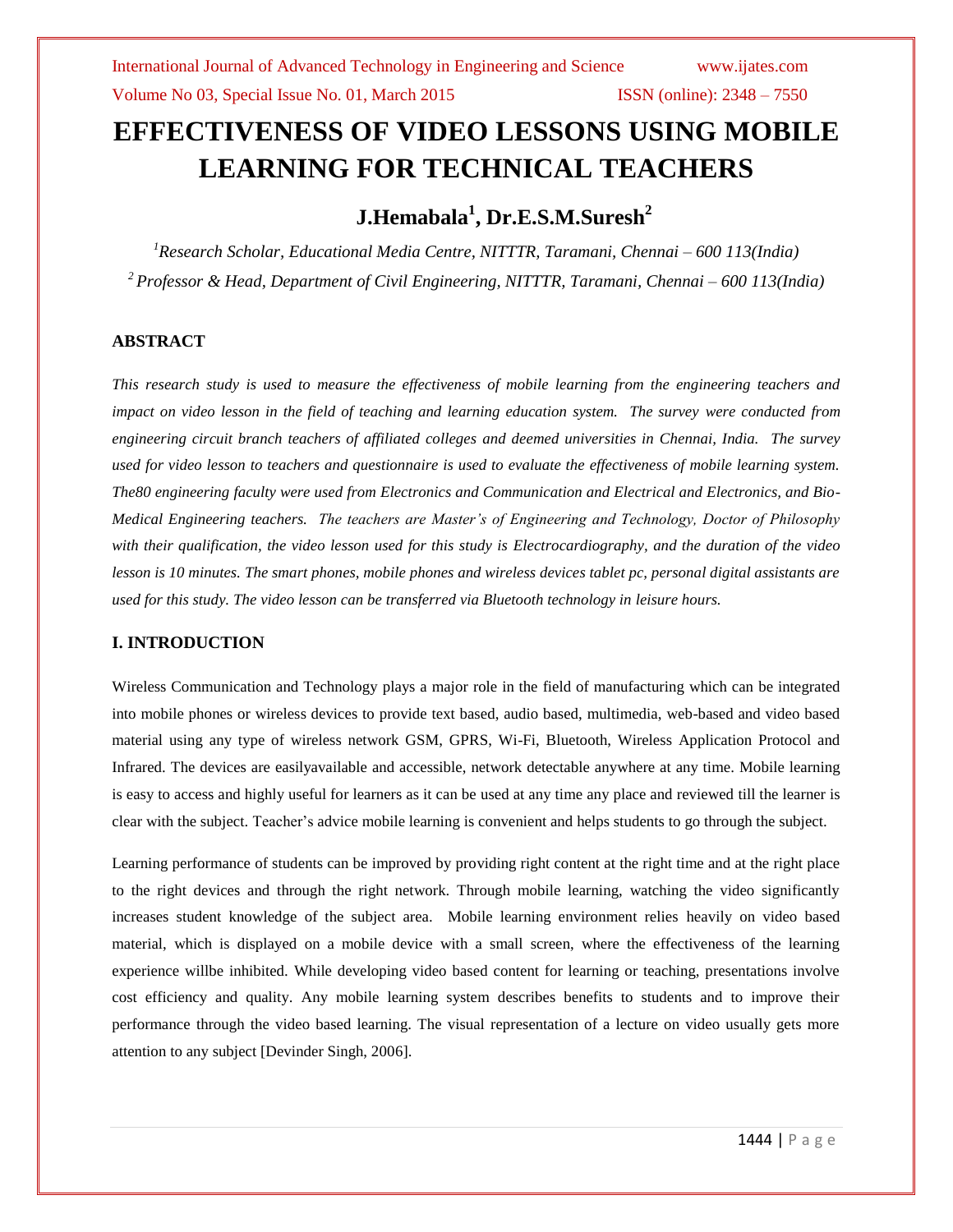**Paul Williams and Mary J. Granger (2008)** have explained mobile learning is no longer a novelty. Thousands of post secondary education institutions and millions of workforce and distance education students worldwide consider m-learning as mainstream, pervasive, learning delivery mode. It is different and alternate approach to face-to-face, distance learning (D-learning) and Electronic learning (E-learning). A gap exists in the literature regarding the effectiveness of m-learning. It is important to evaluate this learning delivery mode against face-to-face learning. This study examines m-learning effectiveness vis-à-vis Face-to-face and investigates the extent to which students accept the delivery of learning conducted through this new paradigm. A quasi-experimental research design is proposed to determine the impact to m-learning on student performance and to uncover factors that influence user acceptance of m-learning. The study is a quasi-experimental non equivalent control group research design with control group (face-to-face) and treatment group (m-learning) population. The control group receives a face-to-face lecture, while the treatment group has unlimited access to an m-learning MP3 file recording of the face-to-face lecture. After the face-to-face lecture, the control group takes a pretest (quiz1) after a week of unlimited access to MP3 file; the treatment group also takes a pre-test (quiz1). Both groups will then have unlimited access to the MP3 file for one week, during next week, both groups will take part a post-test (quiz2). Seven sections of an undergraduate information systems required core course participated in this study. Course sections are paired – one control and one treatment group per pair. The remaining sections are randomly assigned to a control or treatment group. Survey data from the questionnaire, survey and quizzes are collected by the investigator. The investigator is the primary coder and is responsible for assessing coding consistencies, scale reliability, anomalies and for identifying outliers. Therefore, this study will have some practical applications and may also add to information systems theory [1].

**Dr.Fahad N. Al-FAHAD (2009)** has research study was to better understand and measure the students' attitudes and perceptions towards the effectiveness of mobile learning. The results of a survey of 186 undergraduate female students of Bachelor of Arts and Medicine (BA & MD) at Kind Saud University about their attitude and perceptions to the use of mobile technology in education. An analysis of the quantitative survey findings was presented focusing on the ramification for mobile learning practices in university learning and teaching environments. The survey was conducted in three groups in age range of 18-26 years. The questionnaire was developed in Arabic language. The author has attempted to determine that the technology can be optimally used to improve student retention at Bachelor of Art and Medicine programmed at King Saud University in Saudi Arabia. Result of this survey clearly indicate that offering mobile learning could be a method for improving retention of Arts and Medicine students, by enhancing their teaching and learning. The advantage of this technology is that it can be used anywhere, anytime and adopt their mobile learning systems with the aim of improving communication and enriching students" learning experiences in their open and distance learning [2].

**Devinder Singh &Zaitun A.B. (2006)** describes the educational opportunities of teaching in a real time wireless classroom using mobile devices. Conventional classroom learning has certain weaknesses. The author presented a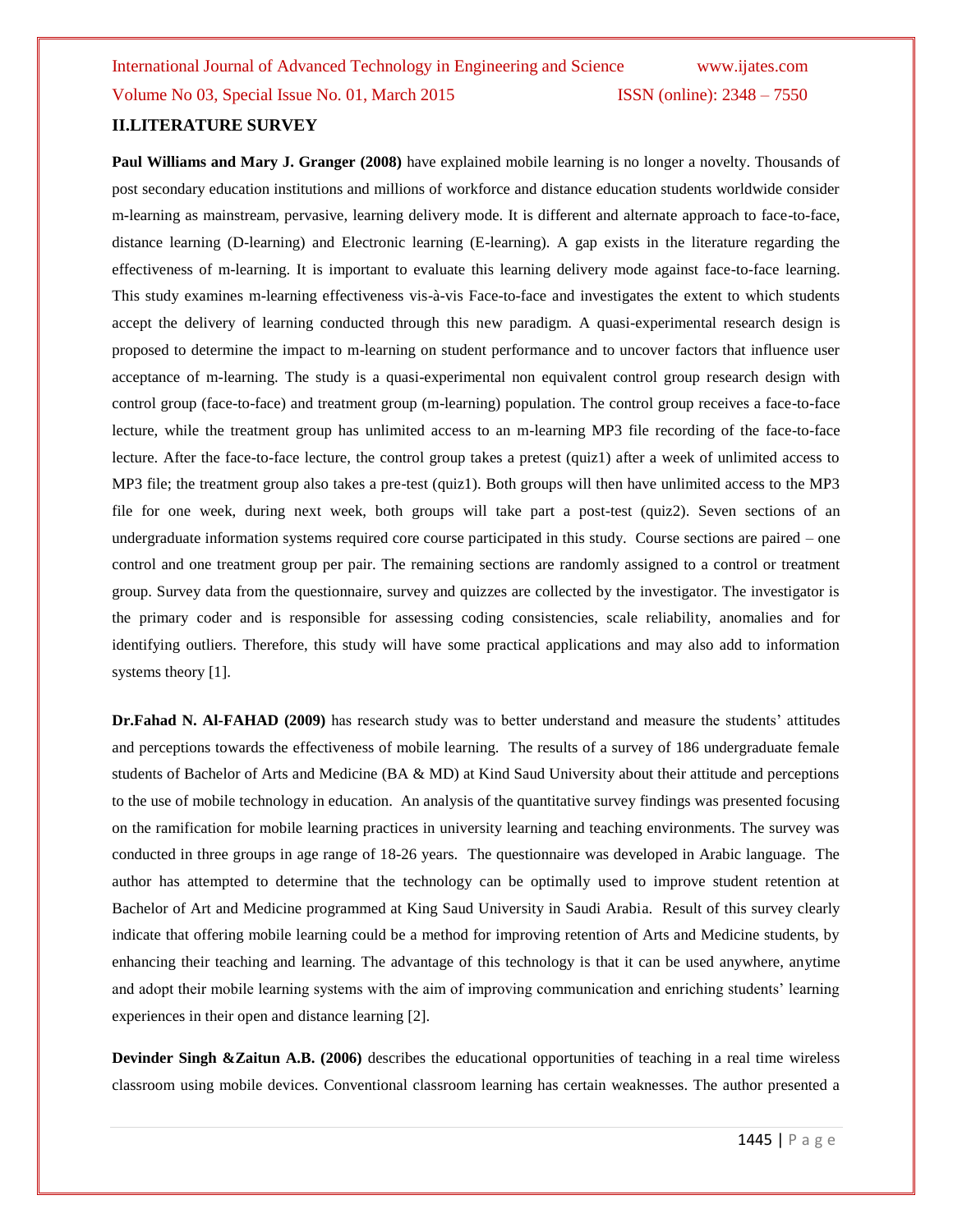### Volume No 03, Special Issue No. 01, March 2015 **ISSN** (online): 2348 – 7550

survey from two hundred undergraduate students on the problems faced in conventional classrooms. From the survey results, specific mobile learning applications are being developed for students and instructors. These applications could be used on a Pocket PC, notebook and mobile phone. The author provides a variety of instructional application such as classroom chat room, collaborative text editor, synchronization of power point slides, accessing to remote computing resources. The system allows the instructor to give on line assessments in class, which are graded instantly. Learning objects are proposed to keep track of learning activity effectively. Learning objects using ASP.NET together with XML. The questionnaires were distributed to find the weaknesses of conventional learning and the type of mobile learning applications that they would like to use in a classroom using a mobile device. This research provides an effective method of learning through the use of mobile learning in a wireless classroom. Lectures could monitor students" progress during classroom exercises. Students would be able to interact better with their lecturer during class [3].

### **III. METHODOLOGY**

The main research study survey was conducted with 80engineering teachers of ECE, EEE and BME in affiliated and deemed universities. The educational video lessons for Electrocardigraphy (ECG) were used in the survey and it took 10 minutes. ECG is be used to measure the electrical activity produced by the person"s heart.



**Figure 1 Methodology of Research Study – A Summary**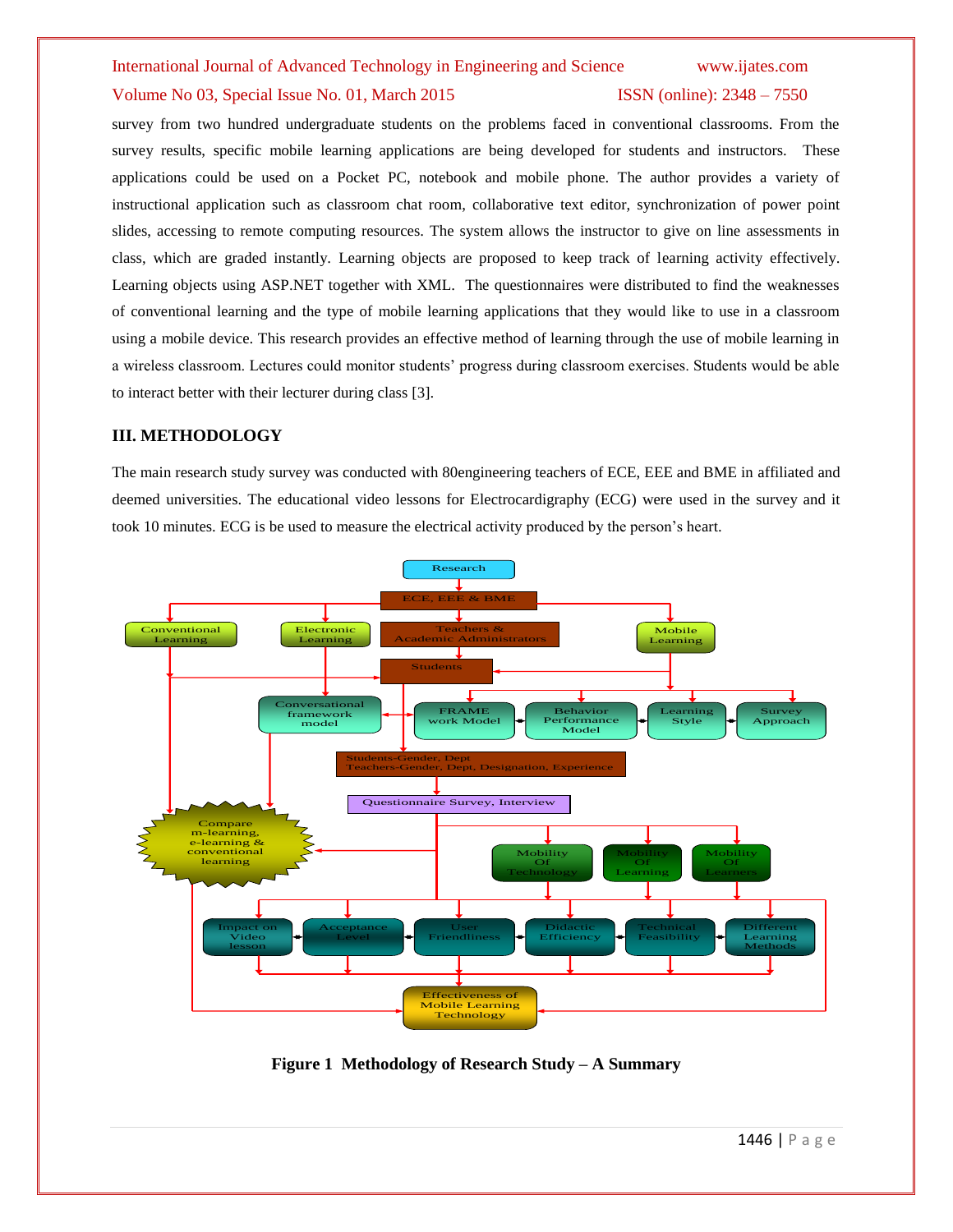### Volume No 03, Special Issue No. 01, March 2015 **ISSN** (online): 2348 – 7550

This video lesson explains about the practical demonstration of the measurement of ECG with block diagram, practical demonstration and animation diagrams for heart functioning. The video lesson can be transferred to the teachers via Bluetooth technology and can be followed during their leisure hours. A questionnaire was developed and designed with 40 parameters to measure the effectiveness of mobile learning. A 5-point Likert scale with strongly agree, agree, undecided, disagree and strongly disagree was used from the main items. The study was conducted from engineering teachers from both genders. The questionnaire includes a covering letter and personal information sheet, distributed to participants during their free hours.

The main objectives are

- 1.Effectiveness of video lessons using mobile learning
- 2.Is mobile learning is effective than other learning methods
- 3.Is the acceptance of mobile learning in the education system

The first objective is that the teachers effectiveness of mobile learning was measured using 40 parameters, from this six parameters were used for different learning methods in education system and seven parameters were identified impact on video lesson in the field of education, and seven parameters identify the acceptance level of mobile learning and remaining parameters are indicate the mobile learning as user-friendly, didactic efficiency and technical feasibility of the mobile learning system.

### **IV RESULT AND DISCUSSION**

The main motto of the analysis is to categorize, classify and summarize the collected data, which can be realized and interpreted to accomplish research objectives. The profiles of the teachers are presented in the annexure. The analysis of effectiveness of mobile learning technology survey parameters can be divided into the interaction experience in the mobile environment, the usage of video lesson in higher education and combination of learning methods in higher education, based on this important parameters can be classified into six categories [A.H,Muhamad Amin, A.K.Mahmud, A.I.Zainal Abidin and M.A.Rahman, 2006]. They are Impact on Video lesson, Acceptance Level, User-Friendliness, Didactic Efficiency, Technical Feasibility and Different Learning Methods.

Reliability of effectiveness of mobile learning derived andidentifying, to form Communalities by extraction method under Principal Component Analysis (PCA) that all parameters were analyzed with students; The data reduction can be done with the extraction method under principal component analysis and the results were collected from each parameter and analyzed. Another statistical analysis instrument is reliability coefficient. Cronhach"s alpha (Cronbach.1951) to estimate the scale of consistency among items in the group (Hair, Anderson, Tatham& Black, 1998). The Cronbach"s alpha is generally acceded upon the level of 0.70, albeit it is acceptable at 0.60 in exploratory research (Hair et al., 1998). In the cluster validation via Exploratory factor analysis (EFA) was performed, Principal Component Analysis (PCA) with Varimax Rotation (Kaiser Normalization) was employed. To ensure that factor loadings were accounting for at least 10% of the variance in the overall model, the criteria of Eigen values greater than > 1 and factor loadings of [.3] and greater were employed. The Hypotheses can be derived Non-Parametric test by Friedman test of Mean Ranks.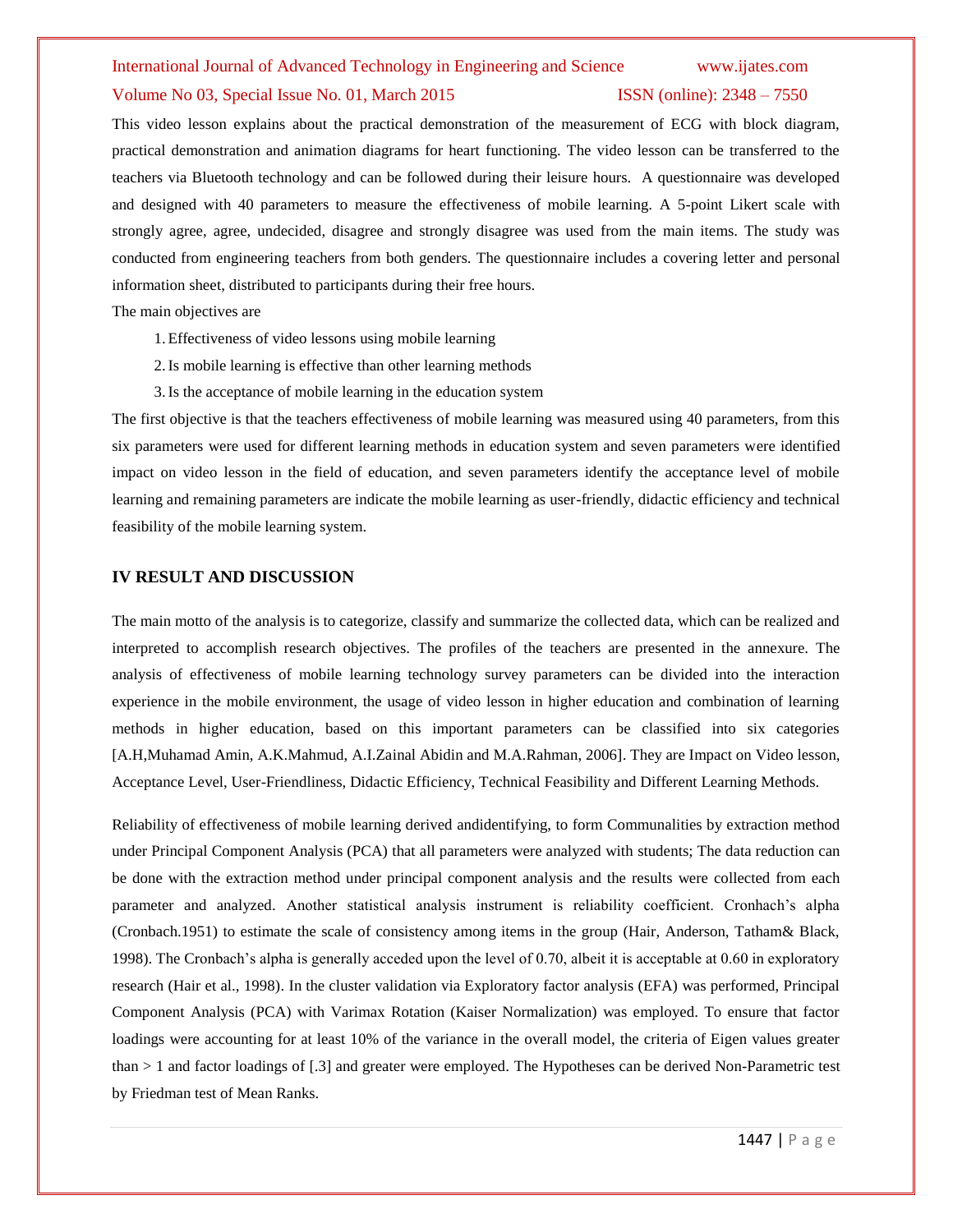

### **4.1 Impact analysis of video lessons**

### **Table 1 Impact of video lessons**

| SL.No.          | <b>PARAMETERS</b>                                      | <b>Mean</b> | <b>SD</b> | <b>Mean</b> | $Chi-$ | P     |
|-----------------|--------------------------------------------------------|-------------|-----------|-------------|--------|-------|
|                 |                                                        |             |           | Ranks       | square | value |
|                 |                                                        |             |           |             | value  |       |
| Q <sub>3</sub>  | Use of video lessons in classroom is easy to explain   | 3.56        | 1.210     | 3.44        |        |       |
|                 | for learners.                                          |             |           |             |        |       |
| Q <sub>8</sub>  | Delivery of video lessons through mobile phones: cost  | 3.89        | 0.914     | 3.96        |        |       |
|                 | effective when compared to other e-learning methods    |             |           |             |        |       |
| Q22             | Watching video lessons can be increase learning effect | 3.93        | 0.965     | 4.22        |        |       |
| Q28             | Mobile Learning teaching vis-a-visstudent: help in     | 3.91        | 0.917     | 4.04        |        |       |
|                 | gettinggood grade                                      |             |           |             |        |       |
| Q30             | Use of video lesson in classroomvis-à-vis students     | 3.78        | 1.018     | 3.70        | 18.120 | 0.006 |
|                 | while learning: a good <b>motivation</b> device        |             |           |             |        |       |
| Q32             | Watching video lesson in mobile phones or wireless     | 4.08        | 0.671     | 4.42        |        |       |
|                 | devices when compared television : convenient          |             |           |             |        |       |
| Q <sub>36</sub> | Video lesson vis-à-vis teachers: useful in imparting   | 3.99        | 0.934     | 4.22        |        |       |

- "Watching the video in mobile phones is convenient in place of television 4.08 highest mean
- "Video lesson is more useful for teachers to teach the subject in the classroom 85% of teachers agree, 9% disagree and 6% of teachers undecided – highest percentage represented in graph 1
- Use of video lesson in classroom is easy to explain for students mean is 3.56 least mean and 62% of teachers agree, 18% undecided and 19% of teachers disagreeit has agree least percentage of teachers.
- Null Hypothesis is rejected Hence it is concluded that there is a significant difference between mean ranks of parameters P value is less than 0.01 at 1% significance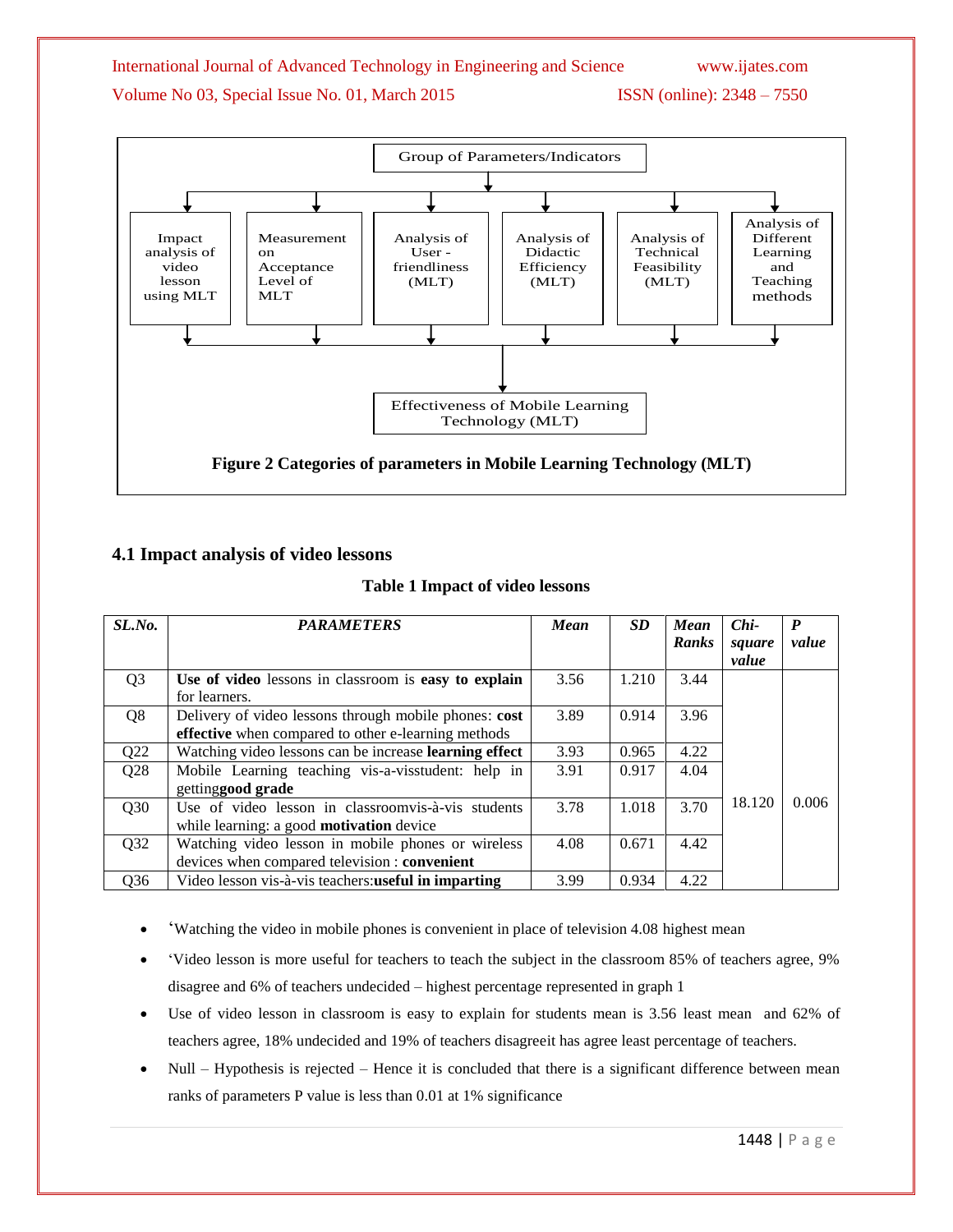

### **Graph 1 Percentage of each parameters under impact analysis on video lesson**

### **4.2 Measurement on Acceptance level**

**Table 2 Acceptance level** 

| SL.No.          | <b>PARAMETERS</b>                                | <b>Mean</b> | <b>SD</b> | <b>Mean</b>  | Chi-          | P     |
|-----------------|--------------------------------------------------|-------------|-----------|--------------|---------------|-------|
|                 |                                                  |             |           | <b>Ranks</b> | <b>Square</b> | value |
|                 |                                                  |             |           |              | <b>Value</b>  |       |
| Q12             | Mobile Learning Technology is a revolution in e- |             |           |              |               |       |
|                 | learning to effectively build and deliver the    | 3.58        | 1.077     | 3.41         |               |       |
|                 | content                                          |             |           |              |               |       |
| O <sub>14</sub> | Mobile Learning Technology in education system   |             |           |              |               |       |
|                 | more effective to measure the students'<br>is.   | 3.75        | 1.049     | 3.91         |               |       |
|                 | attitudes and perception                         |             |           |              |               |       |
| Q15             | Mobile Learning Technology is the additional     |             |           |              |               |       |
|                 | orsupplemental source of learning.               | 3.99        | 0.907     | 4.10         | 17.139        | 0.009 |
| Q23             | Mobile Learning technology to provide adaptive   |             |           |              |               |       |
|                 | learning environment                             | 3.88        | 0.946     | 4.01         |               |       |
| Q26             | Mobile Learning technology can help the student  |             |           |              |               |       |
|                 | to adopt their learning style                    | 3.99        | 1.013     | 4.49         |               |       |
| Q27             | Mobile phones or wireless devices help in        |             |           |              |               |       |
|                 | increasing the students interest in learning     | 3.89        | 0.968     | 4.16         |               |       |
| Q29             | Mobile Learning Technology has become a          |             |           |              |               |       |
|                 | unique approach in providing content delivery.   | 3.84        | 1.084     | 3.94         |               |       |

 "Mobile learning technology is the alternate or supplemental source of learning and mobile learning can help the student to adopt their learning style' – highest mean is 3.99 and 82% of teachers agree, 11% undecided and 7% disagree – highest percentage parameter represented in graph 2.

 "Mobile learning is a revolution in e-learning to effectively build and deliver the content mean is 3.58 and 61% of teachers agree, 24% undecided and 15% disagree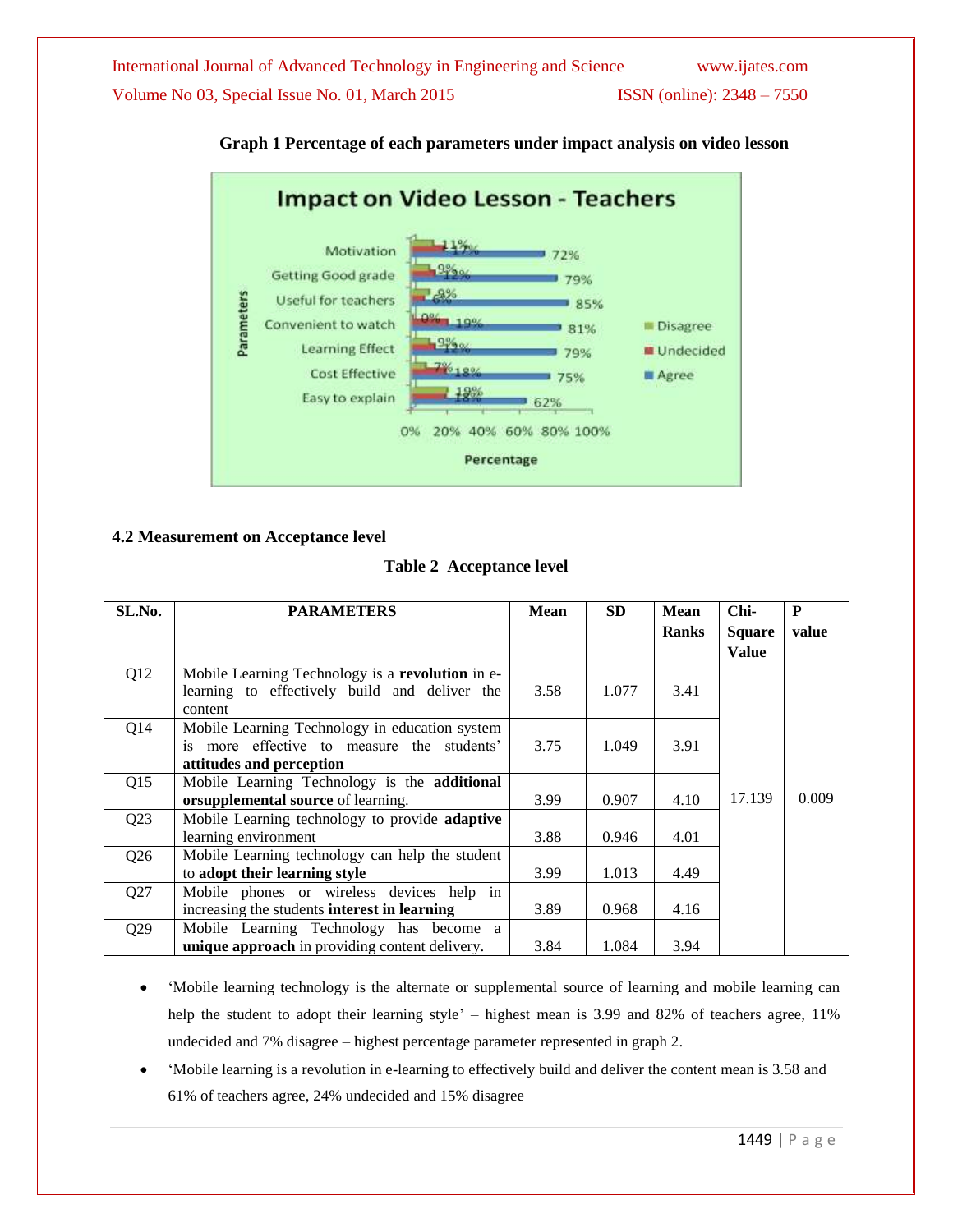• Null – Hypothesis is rejected – Hence it is concluded that there is a significant difference between mean ranks of parameters P value is less than 0.01 at 1% significance



### **Graph 2 Percentage of parameters under measurement on Acceptance Level**

### **4.3 Analysis of User Friendliness**

|  |  |  | <b>Table 3 User Friendliness</b> |  |
|--|--|--|----------------------------------|--|
|--|--|--|----------------------------------|--|

| SLNo.           | <b>PARAMETERS</b>                                     | <b>Mean</b> | <b>SD</b> | <b>Mean</b> | $Chi-$ | P     |
|-----------------|-------------------------------------------------------|-------------|-----------|-------------|--------|-------|
|                 |                                                       |             |           | Ranks       | square | value |
|                 |                                                       |             |           |             | value  |       |
| Q <sub>5</sub>  | Mobile Learning Technology is User-friendly           | 4.20        | 0.719     | 3.89        |        |       |
| Q <sub>9</sub>  | Effective interaction with students in the mobile     |             |           | 3.37        |        |       |
|                 | Learning Technology                                   | 3.95        | 1.005     |             |        |       |
| Q11             | Mobile Learning Technology can be used for self       |             |           | 3.85        |        |       |
|                 | study or individualized learning                      | 4.21        | 0.688     |             |        |       |
| Q <sub>25</sub> | Mobile Learning Technology is easy to usewhile        |             |           | 3.80        |        |       |
|                 | travelling by bus/car/van/train                       | 4.19        | 0.797     |             | 27.365 | 0.000 |
| Q <sub>34</sub> | Mobile Learning Technology is the greater flexibility |             |           | 3.06        |        |       |
|                 | in where and when learning needs.                     | 3.81        | 0.969     |             |        |       |
| Q <sub>38</sub> | Mobile learning technology as one <b>method</b> of    |             |           | 3.03        |        |       |
|                 | teaching and learning.                                | 3.83        | 0.897     |             |        |       |

- "Mobile learning can be used for self study or individualized learning" Highest mean value is 4.21 and also agree for 85% of teachers, 15% undecided – highest percentage parameter represented in graph 3.
- "Mobile learning technology is the greater flexibility in where and when learning needs"least mean value is 3.81 and 74% of teachers agree, 16% undecided and 10% of teachers disagree.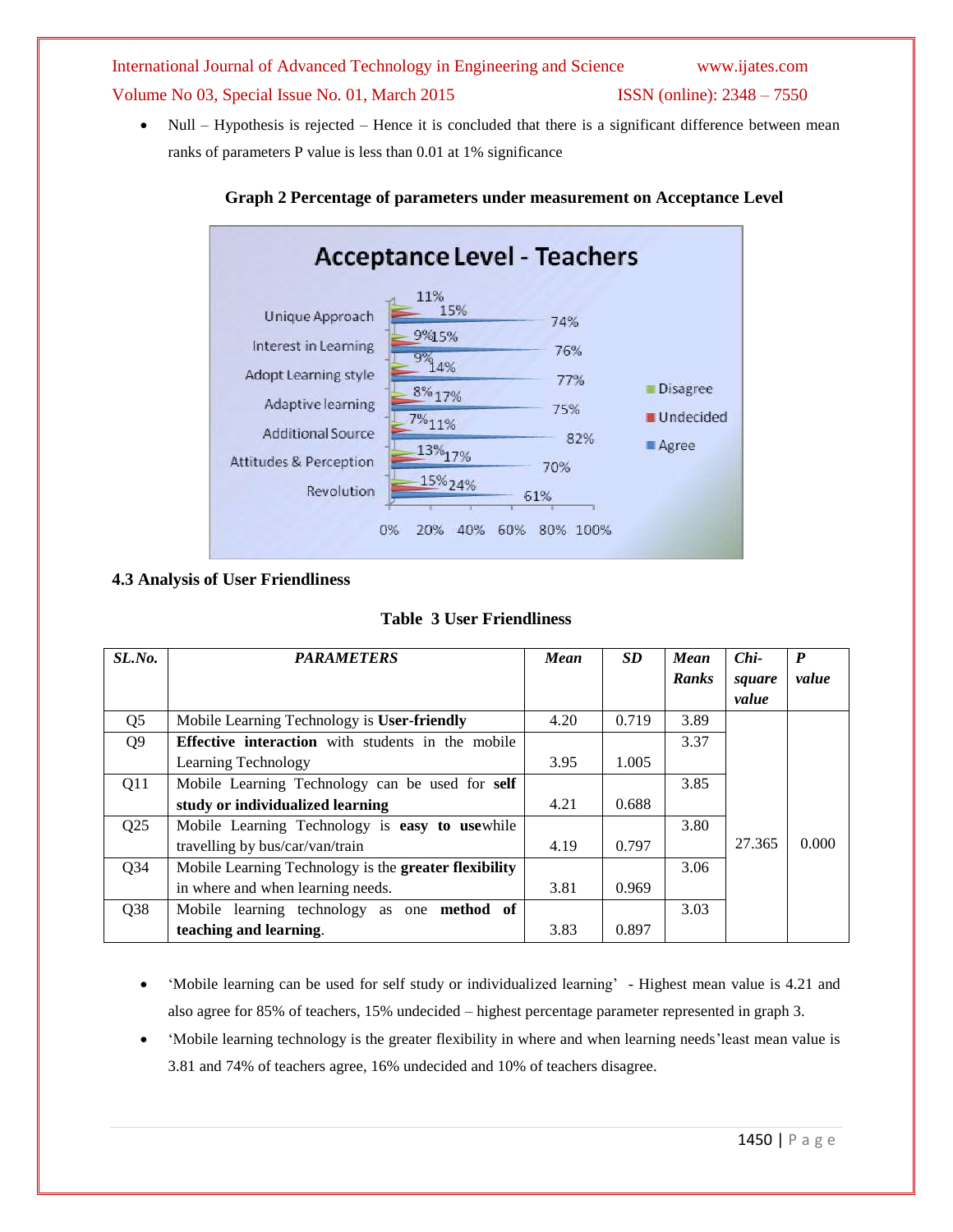• Null – Hypothesis is rejected – Hence it is concluded that there is a significant difference between mean ranks of parameters P value is less than 0.01 at 1% significance



### **Graph 3 Percentage of parameters under User-Friendliness**

### **4.4 Analysis of Didactic Efficiency**

### **Table 4 Didactic Efficiency**

| SL.No. | <b>PARAMETERS</b>                                    | <b>Mean</b> | <b>SD</b> | <b>Mean</b> | $Chi-$        | P value |
|--------|------------------------------------------------------|-------------|-----------|-------------|---------------|---------|
|        |                                                      |             |           | Ranks       | <b>Square</b> |         |
| Q13    | Mobile Learning Technology represents user's         |             |           | 4.02        |               |         |
|        | continuous access to network resources without       | 3.91        | 1.081     |             |               |         |
|        | limitation of timeand location.                      |             |           |             |               |         |
| Q20    | Mobile learning technology is more economical        |             |           | 4.06        |               |         |
|        | in terms of design and delivery of content.          | 3.93        | 0.965     |             |               |         |
| Q21    | Mobile Learning Technology is convenient to          |             |           | 3.73        |               |         |
|        | access information anywhere, at any time, any        | 3.84        | 1.061     |             |               |         |
|        | network, any data on any wireless device.            |             |           |             |               |         |
| Q24    | Mobile phones or wireless devices are simple and     |             |           | 4.48        |               |         |
|        | easy to get feedback from learners and teachers      | 4.14        | 0.725     |             | 17.872        | 0.007   |
| Q33    | Users convenient to carry their data with them to    |             |           | 3.73        |               |         |
|        | almost all the places.                               | 3.85        | 0.901     |             |               |         |
| Q35    | Mobile phones or a wireless device is easy to        |             |           | 4.40        |               |         |
|        | <b>communicate</b> with students and other teachers. | 4.16        | 0.683     |             |               |         |
| Q40    | Mobile Learning Technology is used to support        | 3.76        | 0.945     | 3.59        |               |         |
|        | the end of the <b>dustless learning</b> system       |             |           |             |               |         |

 "Mobile phones or a wireless device is easy to communicate with students and other teachers" - highest value of mean is 4.16

- "Mobile learning is used to support the end of the dustless learning system"Least mean value is 3.76
- "Mobile phones or wireless devices are simple and easyto get feedback from learners and teachers", Highest percentage - 85% of teachers agree that 2% disagree and 13% undecided represented in graph 4.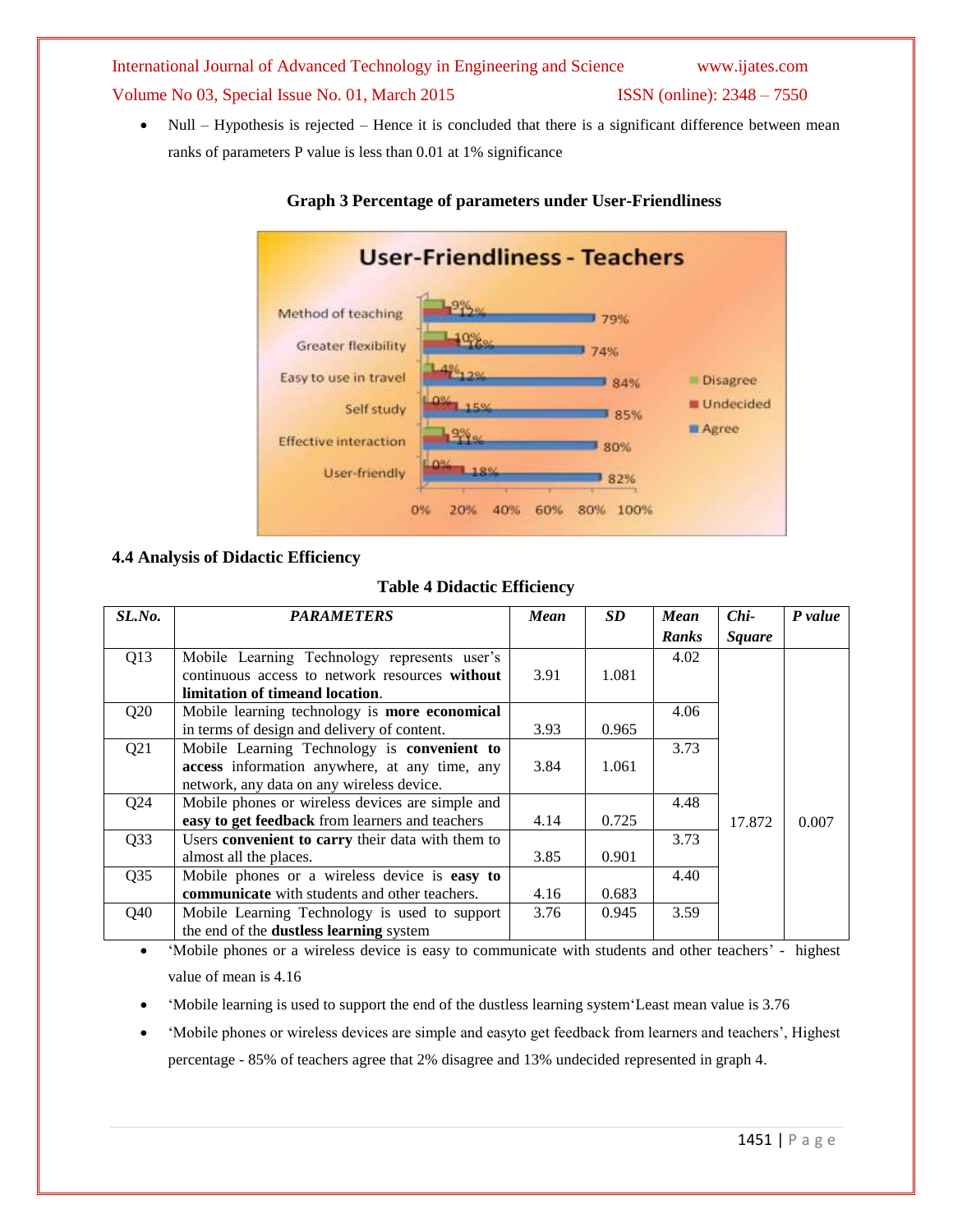- "Mobile Learning Technology is used to support the end of the **dustless learning** system" Lowest percentage - 70% of teachers agree, 9% disagree and 21% undecided.
- Null Hypothesis is rejected Hence it is concluded that there is a significant difference between mean ranks of parameters P value is less than 0.01 at 1% significance

### **Graph 4 Percentage of parameters under Didactic Efficiency**



### **4.5 Analysis of Technical Feasibility**

### **Table 5 Technical Feasibility**

| SL.No.          | <b>PARAMETERS</b>                                   | Mean | <b>SD</b> | <b>Mean</b> | $Chi-$        | $\boldsymbol{P}$ |
|-----------------|-----------------------------------------------------|------|-----------|-------------|---------------|------------------|
|                 |                                                     |      |           | Ranks       | <b>Square</b> | value            |
|                 |                                                     |      |           |             | value         |                  |
| Q6              | Sending assignments through e-mail is convenient    |      |           | 3.87        |               |                  |
|                 | when compared to conventional system.               | 3.65 | 0.995     |             |               |                  |
| Q7              | <b>Transmitting</b> videos in mobile phones is easy |      |           | 3.90        |               |                  |
|                 | than television, web etc                            | 3.68 | 1.041     |             |               |                  |
| Q16             | Usage of mobile phones in classroom will distract   |      |           | 3.49        |               |                  |
|                 | the students' attention                             | 3.46 | 1.147     |             |               |                  |
| Q17             | Management will<br>notgive<br>Administrators /      |      |           | 3.74        | 17.886        | 0.007            |
|                 | permission to use mobile phones in classroom        | 3.56 | 1.123     |             |               |                  |
| Q18             | Positive impact on the technology enabled           |      |           | 4.56        |               |                  |
|                 | learning system.                                    | 4.00 | 0.955     |             |               |                  |
| Q37             | Mobile Learning is possible for all the lessons     | 3.80 | 1.195     | 4.26        |               |                  |
| Q <sub>39</sub> | Use of mobile phones or wireless devices is easy    |      |           | 4.19        |               |                  |
|                 | in academic environment                             | 3.79 | 1.087     |             |               |                  |

• 'Positive impact on the technology enabled learning system' highest mean is 4.00 and 78% of teachers agree, 15% undecided and 7% disagree – highest parameter represented in graph 5

 "Usage of mobile phones in classroom will distract the students attention" is the least mean value is 3.46 and 48% of teachers disagree, 35% undecided and only 17% of teachers agree.

 Null – Hypothesis is rejected – Hence it is concluded that there is a significant difference between mean ranks of parameters P value is less than 0.01 at 1% significance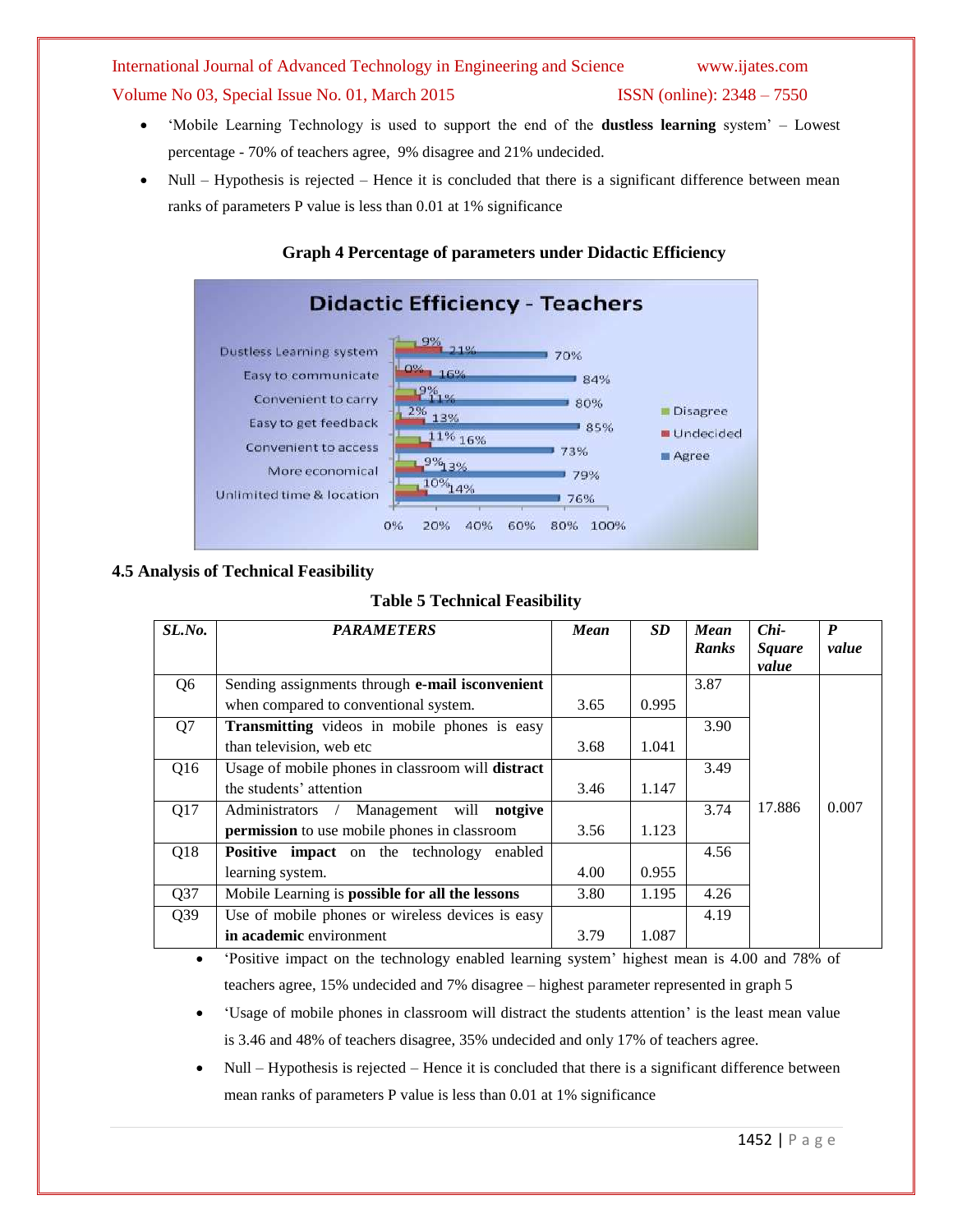Volume No 03, Special Issue No. 01, March 2015 ISSN (online): 2348 – 7550



**Graph 5 Percentage of parameters under Analysis of Technical Feasibility**

### **4.6 Analysis of Different Learning Methods**

### **Table 6 Analysis of Different Learning Methods**

| SL.No.          | <b>PARAMETERS</b>                                  | <b>Mean</b> | <b>SD</b> | <b>Mean</b>  | $Chi-$ | P value |
|-----------------|----------------------------------------------------|-------------|-----------|--------------|--------|---------|
|                 |                                                    |             |           | <b>Ranks</b> | square |         |
|                 |                                                    |             |           |              | value  |         |
| Q1              | No Technology can replace the teacher              | 4.18        | 0.742     | 4.29         |        |         |
| Q <sub>2</sub>  | Teacher would prefer to use blackboard is          | 3.11        | 1.232     | 2.31         |        |         |
|                 | effective than other methods of learning           |             |           |              |        |         |
| Q4              | Learning through web is interesting than other     | 3.54        | 1.006     | 3.06         |        |         |
|                 | learning methods                                   |             |           |              |        |         |
| Q10             | Learning with teacher centered<br>and e-           | 3.80        | 1.024     | 3.43         |        |         |
|                 | learning                                           |             |           |              | 88.794 | 0.000   |
| Q19             | Learning through teacher centered<br>with          | 3.75        | 1.119     | 3.61         |        |         |
|                 | technology enabled learning <i>i.e.</i> e-learning |             |           |              |        |         |
|                 | and m-learning is suitable for students            |             |           |              |        |         |
| Q <sub>31</sub> | <b>Community radio</b> can also be used for        | 4.21        | 0.774     | 4.29         |        |         |
|                 | learning the subject                               |             |           |              |        |         |

 Learning through teacher centered with technology enabled learning i.e. e-learning and m-learning is suitable for students the highest value of mean is 4.21 and 84% of teachers are agree, 14% undecided and remaining 2% disagree- highest percentage of parameter represented in graph 6

- Least mean value 3.11 of parameter is "teacher would prefer to use blackboard is effective than other methods of learning' and 40% of teachers agree and 33% disagree and 24% undecided
- Null Hypothesis is rejected Hence it is concluded that there is a significant difference between mean ranks of parameters P value is less than 0.01 at 1% significance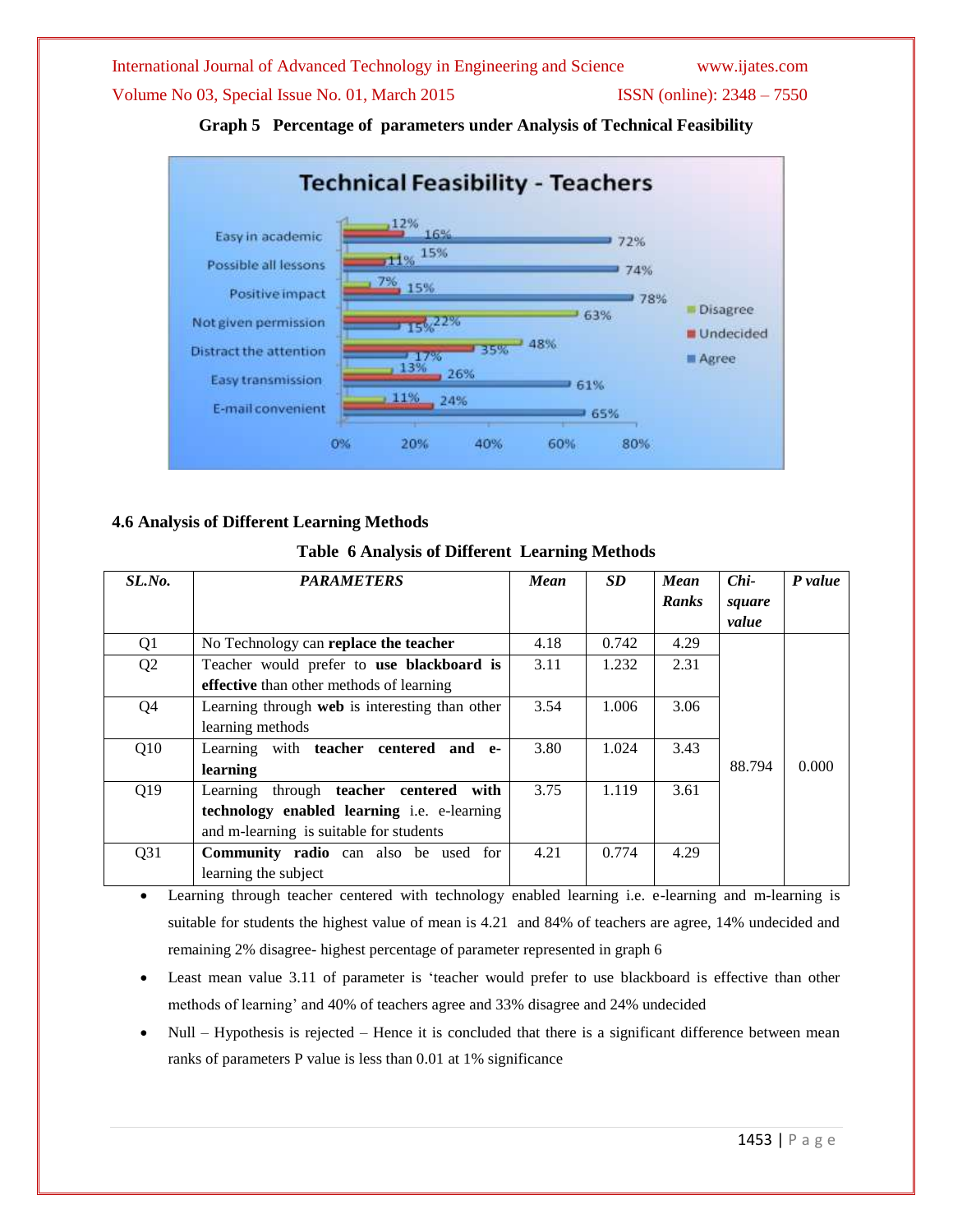Volume No 03, Special Issue No. 01, March 2015 ISSN (online): 2348 – 7550

**Graph 6 Percentage of parameters under Analysis of Different learning methods**





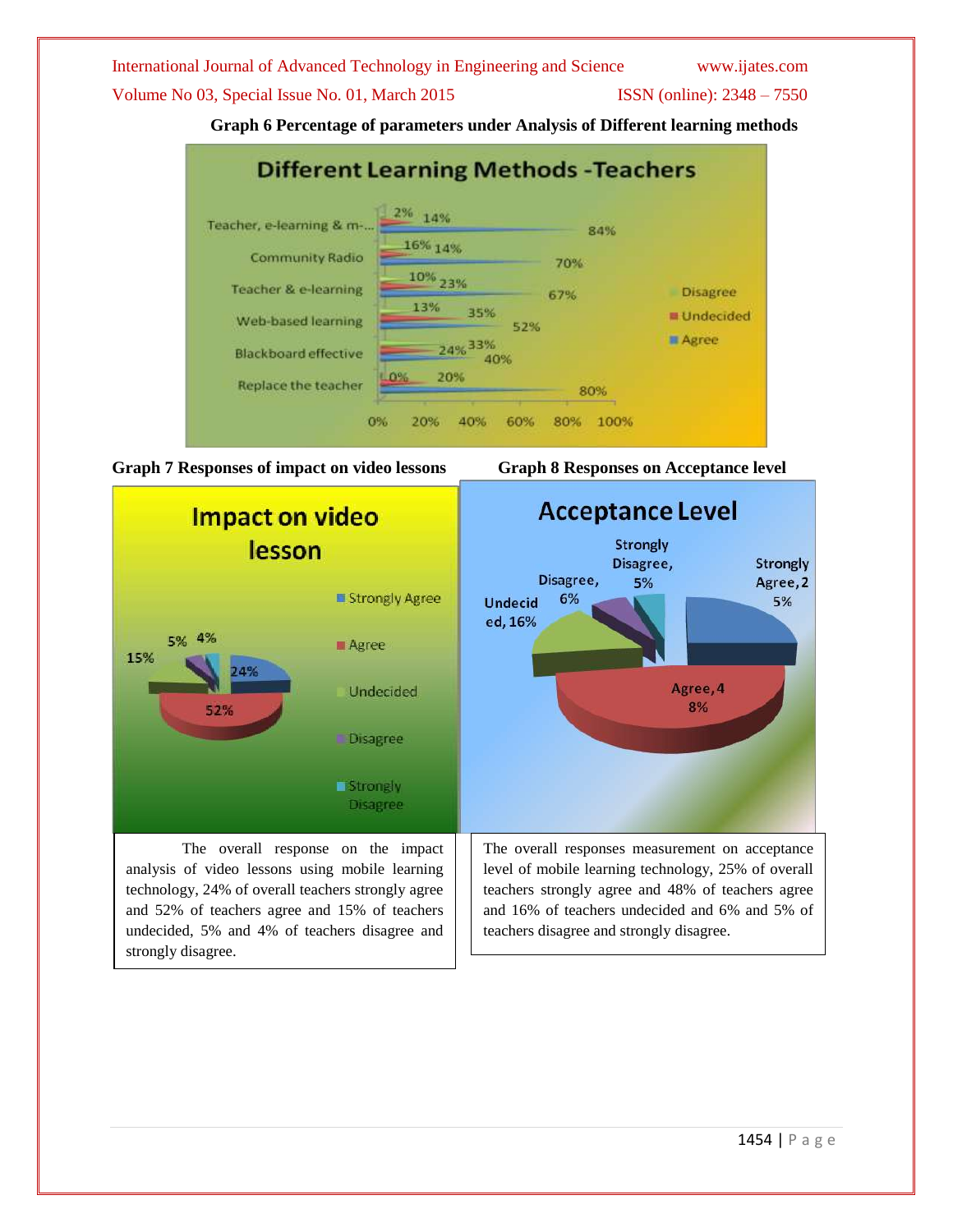Volume No 03, Special Issue No. 01, March 2015 **ISSN** (online): 2348 – 7550

**Graph 9 Responses on User Friendliness Graph 10 Responses on the Didactic Efficiency**



**Graph 11 Responses on Technical Feasibility Graph 12 Responses on Different Learning Methods**

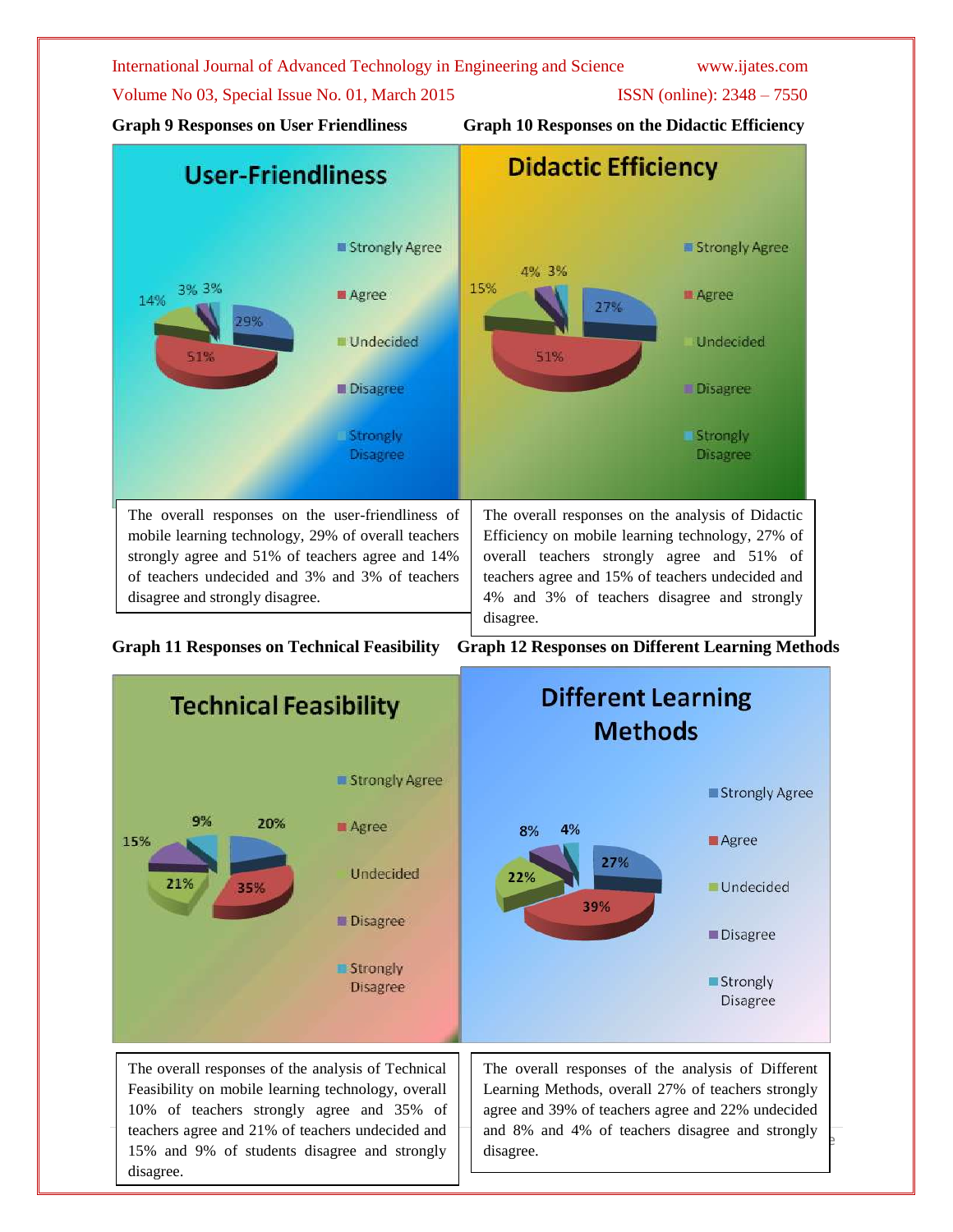### Volume No 03, Special Issue No. 01, March 2015 **ISSN** (online): 2348 – 7550

The mean of the scores assigned by all the teachers for each parameter gives parameter wise effectiveness score. The total score for effectiveness of each category was computed by adding the scores of all the parameters in the particular category. The percentage of effectiveness of each category was calculated by using the following formula:

|                               | <b>Total Score assigned</b>    |       |
|-------------------------------|--------------------------------|-------|
| Percentage of Effectiveness = | ------------------------------ | X 100 |
|                               | <b>Maximum possible score</b>  |       |

Where,

- 1) The maximum possible score = (Number of parameters under each category) X (Maximum mean score that can be obtained for a parameter)
- 2) Maximum mean score that can be obtained for a parameter is 5.

| $S$ .No          |                        |                  | <b>Parameter wise Effectiveness</b> |                  |                  |                  |                  | <b>Effectiveness</b> |                               |                           |    |
|------------------|------------------------|------------------|-------------------------------------|------------------|------------------|------------------|------------------|----------------------|-------------------------------|---------------------------|----|
|                  |                        |                  |                                     |                  |                  |                  |                  |                      | <b>T</b> otal<br><b>Score</b> | Max.<br>possible<br>score | %  |
| 1.               | Impact of video lesson | C1.1             | C1.2                                | C1.3             | C1.4             | C1.5             | C1.6             | C1.7                 |                               |                           |    |
|                  |                        | 3.56             | 3.89                                | 3.93             | 3.91             | 3.78             | 4.08             | 3.99                 | 27.05                         | 35                        | 78 |
| 2.               | Acceptance Level       | C <sub>2.1</sub> | C <sub>2.2</sub>                    | C <sub>2.3</sub> | C <sub>2.4</sub> | C <sub>2.5</sub> | C <sub>2.6</sub> | C2.7                 |                               |                           |    |
|                  |                        | 3.58             | 3.75                                | 3.99             | 3.88             | 3.99             | 3.89             | 3.84                 | 26.92                         | 35                        | 77 |
| 3.               | User-friendliness      | C <sub>3.1</sub> | C3.2                                | C3.3             | C3.4             | C3.5             | C3.6             |                      |                               |                           |    |
|                  |                        | 4.20             | 3.95                                | 4.21             | 4.19             | 3.81             | 3.83             |                      | 24.19                         | 30                        | 81 |
| $\overline{4}$ . | Didactic Efficiency    | C <sub>4.1</sub> | C4.2                                | C4.3             | C4.4             | C4.5             | C4.6             | C4.7                 |                               |                           |    |
|                  |                        | 3.91             | 3.93                                | 3.84             | 4.14             | 3.85             | 4.16             | 3.76                 | 27.59                         | 35                        | 79 |
| 5.               | Technical feasibility  | C5.1             | C5.2                                | C5.3             | C5.4             | C5.5             | C5.6             | C5.7                 |                               |                           |    |
|                  |                        | 3.65             | 3.68                                | 3.46             | 3.56             | 4.00             | 3.80             | 3.79                 | 25.94                         | 35                        | 74 |
| 6.               | Different Learning     | C6.1             | C6.2                                | C6.3             | C6.4             | C6.5             | C6.6             |                      |                               |                           |    |
|                  | Methods                | 4.18             | 3.11                                | 3.54             | 3.80             | 3.75             | 4.21             |                      | 22.59                         | 30                        | 75 |

### **Table 7 Data on the Effectiveness of Mobile Learning Technology as assessed by Teachers.**

The graph 13 indicates the percentage of effectiveness of the six categories of mobile learning technology as assessed by the teachers ranges from 74% to 81% and based on the assessments of teachers, it can be concluded that User-Friendliness (81%) is the most effective learning category, followed by Didactic Efficiency (79%), Impact on video lesson (78%) and - Acceptance Level (77%), Different Learning Methods (75%) and Technical Feasibility ( 74%).of mobile learning technology.

### **4.7 Reliability Analysis**

The results are presented in table 8 Although it was anticipated a priori that the 40 parameters would load onto the 6 variables identified, The parameters that loaded onto and determined and represented by: 1) Impact on Video Lesson 2) Acceptance Level 3) User-Friendliness 4) Didactic Efficiency 5) Technical Feasibility and 6) Different Learning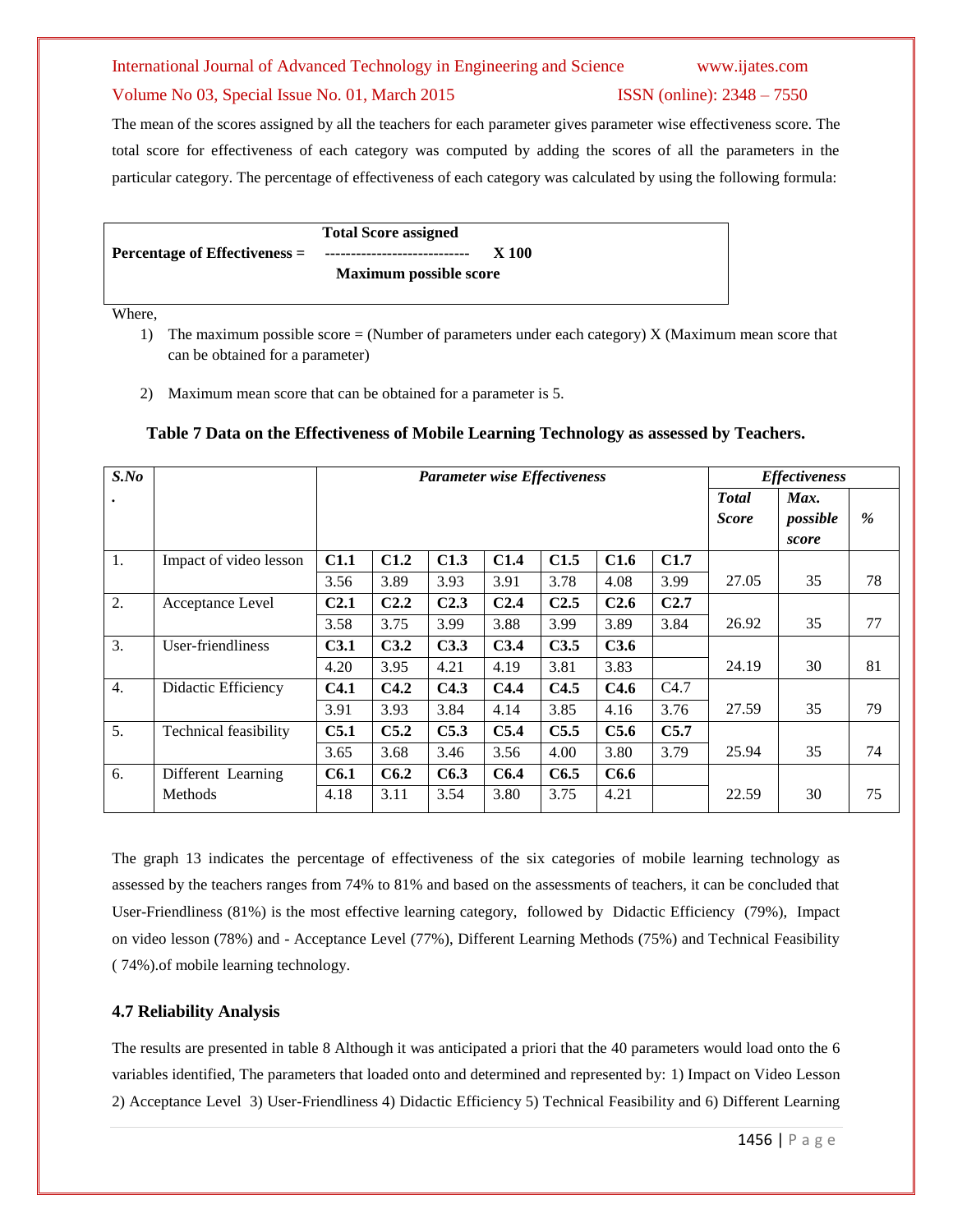Methods. The results of this study can be explained in Table 8gives the results of extracted communalities of all the variables. It shows the proportion of the variance of a variable explained by the common factors.



### **Graph 13 Effectiveness of Mobile Learning Technology as assessed by teachers.**

| Table 8 Communalities (Extraction Method: Principal Component Analysis), Rotated Component |
|--------------------------------------------------------------------------------------------|
| Matrix and Cronbach's Alpha of Mobile Learning                                             |

|                 |                | <b>Communalities</b><br><b>Principal Component</b><br><b>Analysis</b> | Rotated Component Matrix and Cronbach's Alpha of Mobile | <b>Learning Technology</b> |                |   |
|-----------------|----------------|-----------------------------------------------------------------------|---------------------------------------------------------|----------------------------|----------------|---|
|                 | <b>Initial</b> | <b>Extraction</b>                                                     |                                                         |                            | Component      |   |
|                 |                |                                                                       |                                                         |                            | $\mathfrak{D}$ | 3 |
|                 |                |                                                                       | Impact on video lesson                                  | 0.781                      |                |   |
| Q30             | 1.000          | 0.886                                                                 | Motivation                                              | 0.941                      |                |   |
| Q28             | 1.000          | 0.794                                                                 | Good grade                                              | 0.891                      |                |   |
| Q <sub>36</sub> | 1.000          | 0.763                                                                 | Useful for teachers                                     | 0.870                      |                |   |
| Q32             | 1.000          | 0.662                                                                 | Convenient to watch                                     | 0.809                      |                |   |
| Q22             | 1.000          | 0.429                                                                 | Learning Effect                                         | 0.595                      |                |   |
| Q <sub>3</sub>  | 1.000          | 0.693                                                                 | Easy to explain                                         |                            | 0.827          |   |
| Q8              | 1.000          | 0.636                                                                 | Cost effective                                          |                            | 0.775          |   |
|                 |                |                                                                       | Cronbach's Alpha                                        | 0.884                      | 0.486          |   |
|                 |                |                                                                       | Acceptance Level                                        | 0.780                      |                |   |
| Q29             | 1.000          | 0.627                                                                 | Unique Approach                                         | 0.792                      |                |   |
| Q14             |                | 0.613                                                                 | Attitude & Perception                                   | 0.767                      |                |   |
| Q23             | 1.000          | 0.547                                                                 | Adaptive learning                                       | 0.738                      |                |   |
| Q12             | 1.000          | 0.667                                                                 | Revolution                                              | 0.704                      |                |   |
| Q26             | 1.000          | 0.535                                                                 | Adopt their Learning style                              | 0.682                      |                |   |
| Q15             | 1.000          | 0.749                                                                 | Alternate source of learning                            |                            | 0.860          |   |
| Q2              | 1.000          | 0.693                                                                 | Interest in learning                                    |                            | 0.828          |   |
|                 |                |                                                                       | Cronbach's Alpha                                        | 0.809                      | 0.682          |   |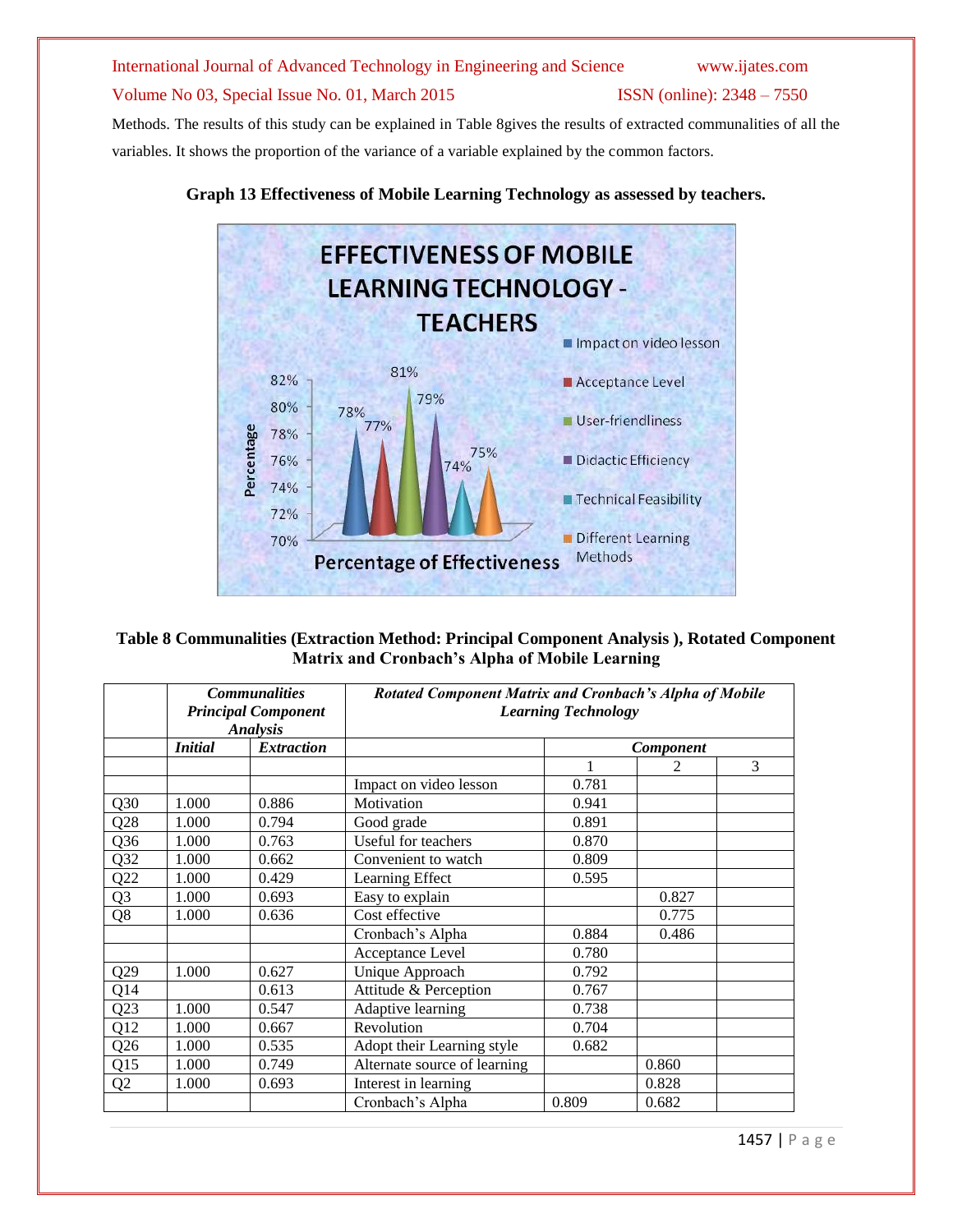### Volume No 03, Special Issue No. 01, March 2015 **ISSN** (online): 2348 – 7550

|                  |       |       | User-friendliness                 | 0.776 |       |       |
|------------------|-------|-------|-----------------------------------|-------|-------|-------|
| Q11              | 1.000 | 0.726 | Self study                        | 0.785 |       |       |
| Q <sub>9</sub>   | 1.000 | 0.498 | <b>Effective</b> interaction      | 0.705 |       |       |
| $\overline{Q34}$ | 1.000 | 0.412 | Greater flexibility               | 0.632 |       |       |
| Q25              | 1.000 | 0.679 | Easy to use in travel             | 0.630 | 0.531 |       |
| $\overline{Q38}$ | 1.000 | 0.864 | Teaching & Learning               |       | 0.928 |       |
| $\overline{Q5}$  | 1.000 | 0.842 | User-friendly                     |       | 0.819 |       |
|                  |       |       | Cronbach's Alpha                  | 0.710 | 0.780 |       |
|                  |       |       | Didactic Efficiency               | 0.732 |       |       |
| $\overline{Q28}$ | 1.000 | 0.715 | Unlimited time & location         | 0.845 |       |       |
| $\overline{Q21}$ | 1.000 | 0.690 | Convenient to access              | 0.830 |       |       |
| $\overline{Q13}$ | 1.000 | 0.581 | More economical                   | 0.755 |       |       |
| Q17              | 1.000 | 0.580 | Easy to get feedback              | 0.755 |       |       |
| Q40              | 1.000 | 0.463 | Dustless classroom                | 0.610 |       |       |
| $\overline{Q39}$ | 1.000 | 0.688 | Convenient to carry               |       | 0.812 |       |
| Q <sub>35</sub>  | 1.000 | 0.754 | Easy to communicate               |       | 0.862 |       |
|                  |       |       | Cronbach's Alpha                  | 0.821 | 0.622 |       |
|                  |       |       | <b>Technical Feasibility</b>      | 0.720 |       |       |
| Q7               | 1.000 | 0.854 | Easy Transmission                 | 0.850 |       |       |
| Q16              | 1.000 | 0.733 | Distract students attention       | 0.848 |       |       |
| Q39              | 1.000 | 0.505 | Easy in academic                  | 0.700 |       |       |
| Q17              | 1.000 | 0.690 | Not give permission               | 0.564 |       | 0.568 |
| Q37              | 1.000 | 0.789 | Possible for all the lessons      |       |       | 0.874 |
| Q18              | 1.000 | 0.799 | Positive impact                   |       | 0.716 |       |
| Q <sub>6</sub>   | 1.000 | 0.784 | E-mail is convenient              |       | 0.851 |       |
|                  |       |       | Cronbach's Alpha                  | 0.770 | 0.571 | 0.406 |
|                  |       |       | <b>Different Learning Methods</b> | 0.800 |       |       |
| Q16              | 1.000 | 0.877 | Blackboard                        | 0.908 |       |       |
| Q26              | 1.000 | 0.794 | <b>Community Radio</b>            | 0.843 |       |       |
| Q <sub>6</sub>   | 1.000 | 0.692 | Replace teacher                   | 0.820 |       |       |
| Q15              | 1.000 | 0.683 | Web is interest                   | 0.704 |       |       |
| Q14              | 1.000 | 0.480 | Teacher & e-learning              |       | 0.644 |       |
| Q25              | 1.000 | 0.774 | Teacher centered with e- &        |       | 0.880 |       |
|                  |       |       | m-learning                        |       |       |       |
|                  |       |       | Cronbach's Alpha                  | 0.868 | 0.473 |       |

From table 8 under impact on video lesson,

- " Watching the video lesson can be increased the learning effect" has the least percentage (43.0%) of variance
- "Usage of video lesson in classroom motivates the students to learn" has the highest variation (88.6%)
- Factor analysis loaded seven questionnaire statements into two components. The internal consistency, represented by coefficient alpha, of all items is as much as 0.781.
- The first component alpha value is 0.884 has high internal consistency of component. The alpha value of the second factor is 0.486 it has poor consistency with other parameters.

From table 8 under acceptance level,

 "Mobile learning can help the student to adopt their learning style" has the least percentage (53.5%) of variance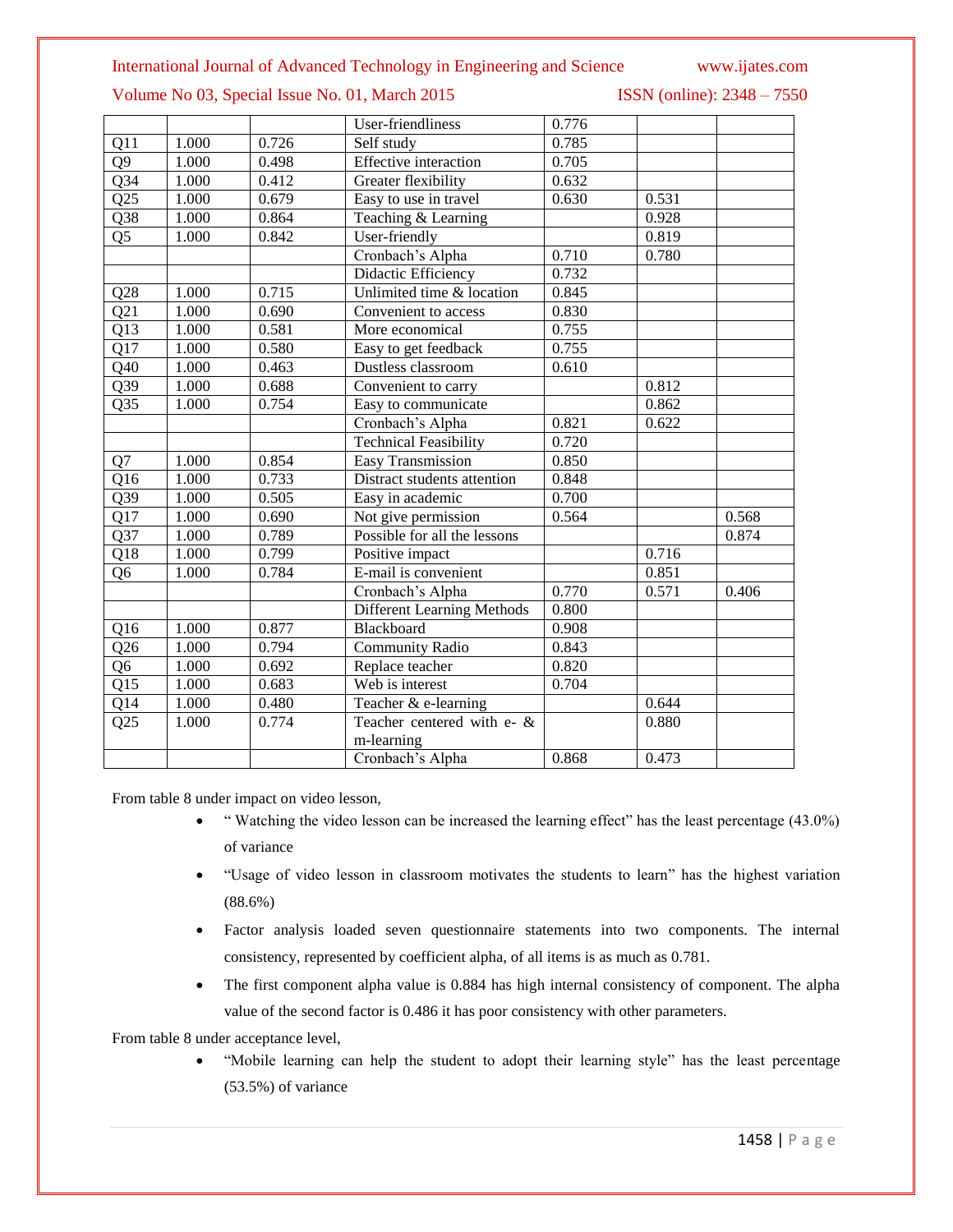Volume No 03, Special Issue No. 01, March 2015 **ISSN** (online): 2348 – 7550

- "Mobile learning is the additional or supplemental source of learning" has the highest variation (74.9%)
- Cronbach"s alpha from reliability analysis of the data. Factor analysis loaded seven questionnaire statements into two components. The internal consistency, represented by coefficient alpha, of all items is as much as 0.780.
- The first component represents the most contributory element to mobile learning. Alpha value of this factor is 0.809 representing a high internal consistency of this component. The alpha value of the second factor is 0.682 consistency of the component.

From Table 8 under user-friendliness,

- "mobile learning is the greater flexibility where and when explanation needs" has the least percentage (41.2%) of variance
- "Mobile learning as one method of teaching  $\&$  learning" has the highest variation (86.4%)
- Cronbach"s alpha from reliability analysis of the data, factor analysis loaded six questionnaire statements into two components. The internal consistency, represented by coefficient alpha, of all items is as much as 0.776.
- The alpha value of the first factor is 0.710 is also high consistency of the component.
- The second component represents the most contributory element to mobile learning. Alpha value of this factor is 0.780 representing a high consistency of this component.

From Table 8 under didactic efficiency,

- "mobile learning is used to support the end of the dustless classroom learning system" has the least percentage (46.3%) of variance
- 'Mobile phones or wireless devices are simple and easy to communicate with teachers and students' has the highest variation (75.4%)
- Cronbach"s alpha from reliability analysis of the data, factor analysis loaded seven questionnaire statements into two components. The internal consistency, represented by coefficient alpha, of all items is as much as 0.732.
- The first component represents the most contributory element to mobile learning. Alpha value of this factor is 0.821 representing a high internal consistency of this component. T
- The alpha value of the second factor is 0.622 is consistency of the component.

From Table 8 under technical feasibility,

- "Use of mobile phone is easy in academic environment" has the least percentage (50.5%) of variance
- "Transmitting videos in mobile devices is easy than other modes" has the highest variation (85.4%)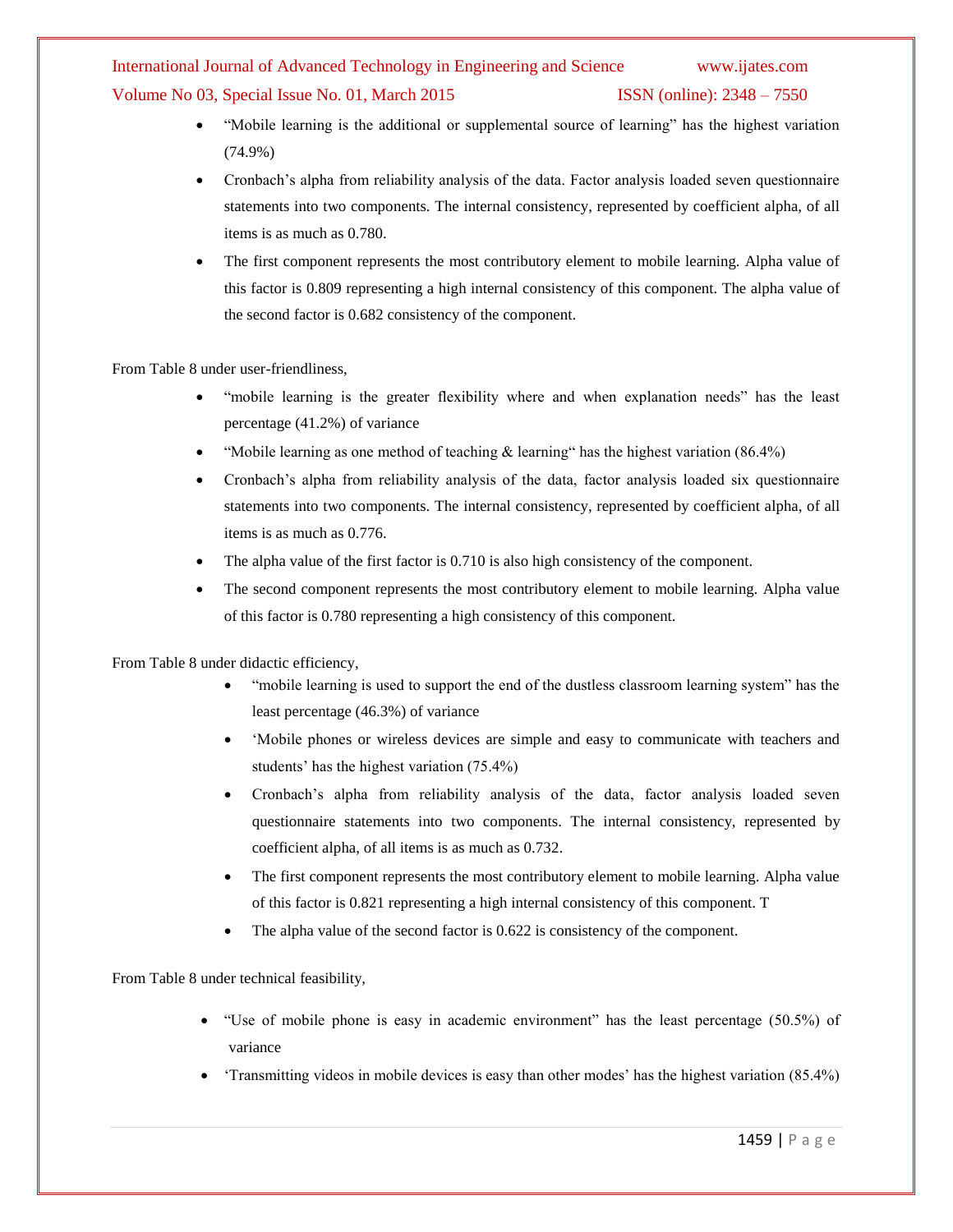Volume No 03, Special Issue No. 01, March 2015 **ISSN** (online): 2348 – 7550

- Cronbach's alpha from reliability analysis of the data, factor analysis loaded seven questionnaire statements into three components. The internal consistency, represented by coefficient alpha, of all items is as much as 0.720.
- The first factor has high consistency alpha value is 0.770,
- The second component alpha factor is 0.571 and third component alpha value is 0.406 is quite low owing the component only items are extracted.

From Table 8 under different learning methods,

- "Learning with teacher and e-learning" has the least percentage (48%) of variance
- "Teacher would prefer to use blackboard is effective than other methods of learning" has the highest variation (87.7%)
- Cronbach's alpha from reliability analysis of the data,factor analysis loaded six questionnaire statements into two components. The internal consistency, represented by coefficient alpha, of all items is as much as 0.800.
- The first component represents the most contributory element to mobile learning. Alpha value of this factor is 0.868 representing a high internal consistency of this component.
- The alpha value of the second factor is 0.473 which is low owing to the very limited number of items (2 items).

The overall reliability of parameter factor of Cronbach's Alpha value is 0.864 it has high internal consistency. **Table 9 Cronbach's Alpha of Mobile Learning**

| S.L.No. | <b>Categories</b>                   | Cronbach's Alpha |
|---------|-------------------------------------|------------------|
| 1.      | Impact on video lesson on MLT       | 0.781            |
| 2.      | Acceptance Level of MLT             | 0.784            |
| 3.      | User-Friendliness of MLT            | 0.770            |
| 4.      | Didactic Efficiency of MLT          | 0.704            |
| 5.      | <b>Technical Feasibility of MLT</b> | 0.720            |
| 6.      | <b>Different Learning Methods</b>   | 0.800            |
|         | <b>Overall Reliability</b>          | 0.864            |

### **Correlation Analysis**

Correlation analysis of teachers" assessments on effectiveness of six categories of Mobile Learning Technology is presented in Table 10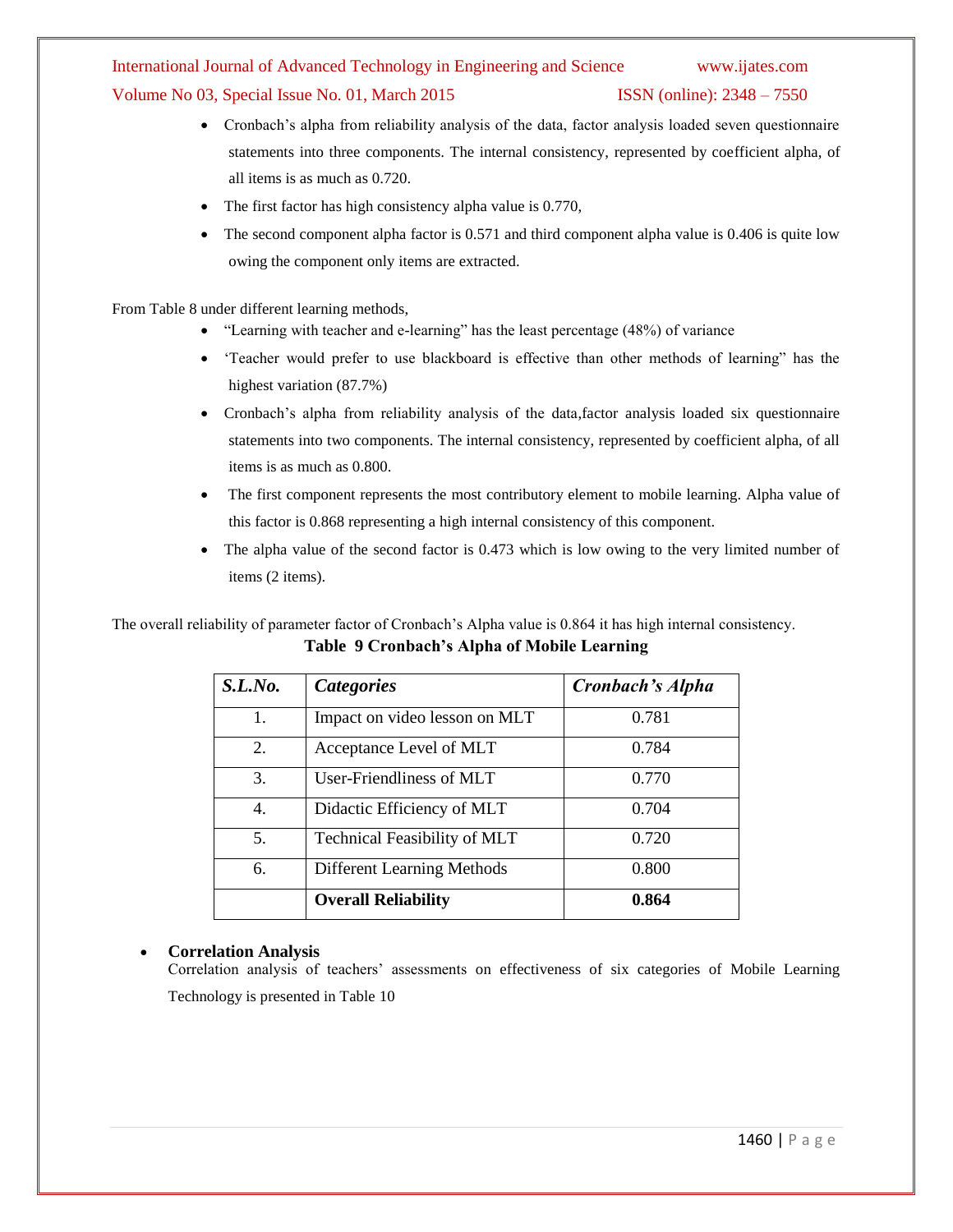Volume No 03, Special Issue No. 01, March 2015 ISSN (online): 2348 – 7550

| Table 10 Correlation Analysis on the Effectiveness of Mobile Learning Technology as |
|-------------------------------------------------------------------------------------|
| assessed by the Teachers                                                            |

| <b>Type of Category</b> | Category 1<br><b>Impact on</b> | Category 2<br>Acceptance | <b>Category</b><br>3 | Category 4<br><b>Didactic</b> | Category 5<br><b>Technical</b> | Category 6<br><b>Different</b> |
|-------------------------|--------------------------------|--------------------------|----------------------|-------------------------------|--------------------------------|--------------------------------|
|                         | video                          | Level                    | <b>User</b>          | <b>Efficiency</b>             | Feasibility                    | <b>Teaching</b>                |
|                         | lesson                         |                          | <b>Friendliness</b>  |                               |                                | <b>Methods</b>                 |
| <b>Category 1</b>       | 1.000                          | $0.287**$                | $0.404**$            | $0.402**$                     | $0.326**$                      | 0.186                          |
| Impact on video         |                                |                          |                      |                               |                                |                                |
| lesson                  |                                |                          |                      |                               |                                |                                |
| <b>Category 2</b>       | $\Omega$                       | 1.000                    | $0.273*$             | $0.402**$                     | 0.139                          | 0.035                          |
| Acceptance              |                                |                          |                      |                               |                                |                                |
| Level                   |                                |                          |                      |                               |                                |                                |
| Category 3 User         | $\mathbf{0}$                   | $\overline{0}$           | 1.000                | $0.246*$                      | 0.131                          | 0.075                          |
| Friendliness            |                                |                          |                      |                               |                                |                                |
| <b>Category 4</b>       | $\mathbf{0}$                   | $\mathbf{0}$             | $\mathbf{0}$         | 1.000                         | 0.122                          | 0.266                          |
| Didactic                |                                |                          |                      |                               |                                |                                |
| Efficiency              |                                |                          |                      |                               |                                |                                |
| Category 5              | $\mathbf{0}$                   | $\theta$                 | $\mathbf{0}$         | $\mathbf{0}$                  | 1.000                          | $0.306**$                      |
| Technical               |                                |                          |                      |                               |                                |                                |
| Feasibility             |                                |                          |                      |                               |                                |                                |
| Category 6              | $\mathbf{0}$                   | $\mathbf{0}$             | $\boldsymbol{0}$     | $\theta$                      | $\mathbf{0}$                   | 1.000                          |
| Different               |                                |                          |                      |                               |                                |                                |
| Learning                |                                |                          |                      |                               |                                |                                |
| Methods                 |                                |                          |                      |                               |                                |                                |

**Note: \*\* Correlation is significant at the 0.01 level (2-tailed) \* Correlation is significant at the 0.05 level (2-tailed)**

The strength of a relationship between two groups is indicated by the absolute value of the correlation coefficient. The correlation coefficient between Category 1 and Category 3 has a high absolute value of 0.404. **Therefore, the relationship between Category 1 (Impact on Video Lesson) and Category 3 (User- friendliness) is stronger than the relationship between other groups.** The correlation between Category 3 and Category 4 has a low absolute value of 0.246. **Therefore, the relationship between Category 3 (User-friendliness) and Category 4 (Didactic Efficiency) is weaker than the relationship between other groups of mobile learning technology. The category 5 has uncorrelated with category 2 to category 4 and the category 6 has uncorrelated with category 1 to category 4,** 

### **V. CONCLUSION**

This paper presented after conducting main research study and survey from 80 engineering teachers of ECE, EEE and BME on the effectiveness of mobile learning. From the above results it is concluded that the most effective parameter is mobile learning which is alternate or supplemental source of learning for students, adopt their students learning style mobile learning is convenient for self-study or individualized learning. Mobile phones or wireless devices are easy to use while travelling by bus/car/van/train and easy to communicate with other teachers and students. From the parameters or indicators to the mobile learning using video lessons in education system is easy to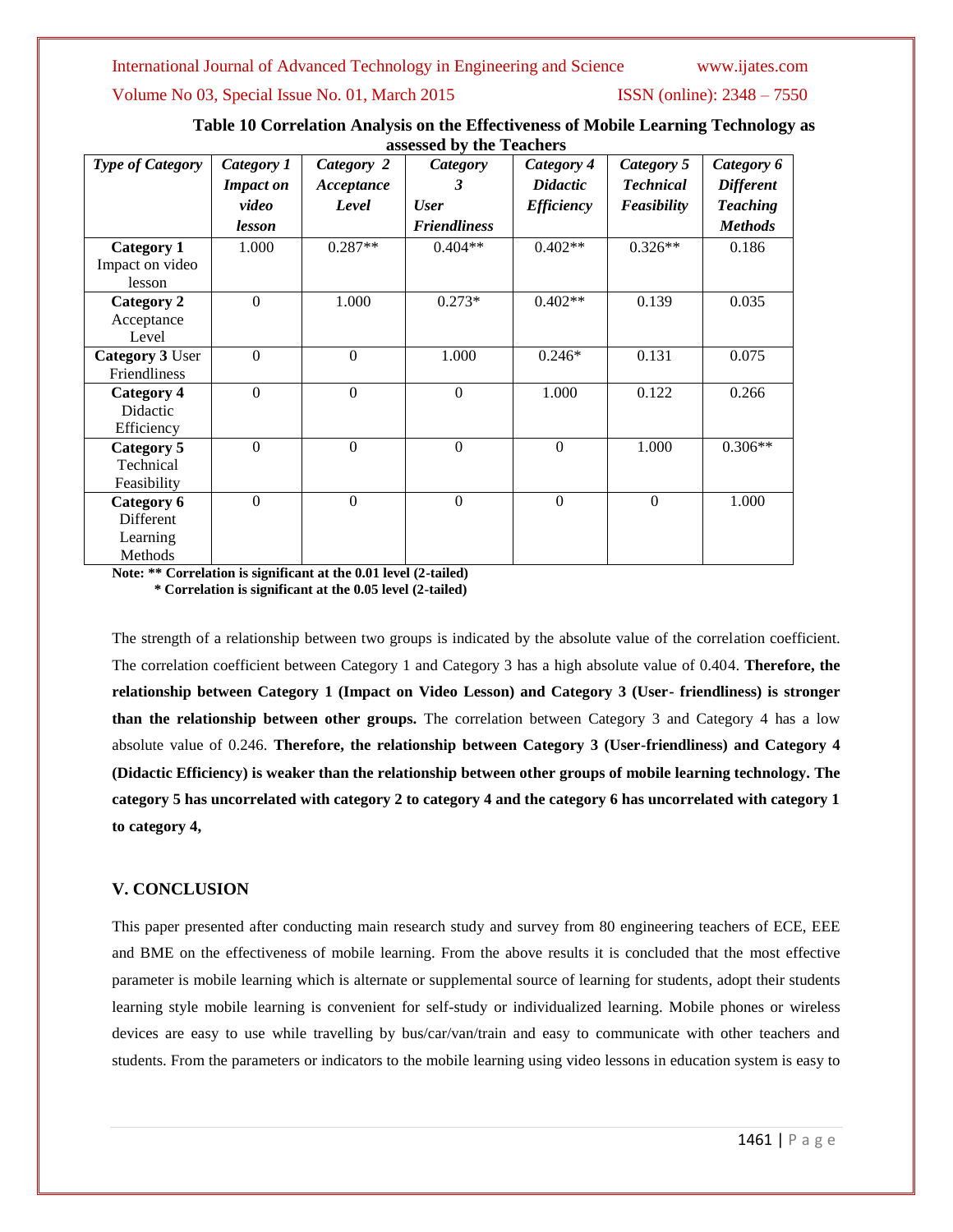### Volume No 03, Special Issue No. 01, March 2015 **ISSN** (online): 2348 – 7550

understand the concept of the subject. For future research, to develop the mobile learning management system and evaluate the system with students using the video lesson implemented into the wireless devices.

### **REFERENCES**

- [1] Devinder Singh & Zaitun A.B.,"Mobile Learning In Wireless Classrooms", Malaysian Online Journal of Instructional Technology (MOJIT), August 2006, ISSN: 1823-1144Vol.3, No.2, Pages 26-42.
- [2] Paul Williams and Mary J. Granger, "Effectiveness and Acceptance of Mobile Learning", Proceedings of the AIS SIG-ED IAIM 2008 conference.
- [3] Dr.Fahad N. Al-FAHAD, "Students" Attitudes and Perceptions towards the Effectiveness of Mobile learning in King Saud University", The Turkish Online Journal of Educational Technology – TOJET April 2009 ISSN: 1303-6521 volume 8 Issue 2 Article 10.
- [4] Mohamed Osman M.El-Hussein and Johannes C.Cronje, "Defining Mobile Learning in the Higher education Landscape", Journal of Educational Technology and Society, 13(3),12-21.
- [5] Cronbach, I.J (1951), Coefficienct alpha and the internal structure of test. Psychometrical, 16,297-334
- [6] Hair., I.F. Anderson, R.E. Tatham, R.L. & Black, W.C., (1998). Multivariate Data Analysis. 5<sup>th</sup> ed. Upper Saddle River, New Jersey: Prentice-Hall
- [7] Luvai F. Motiwalla, "Mobile learning: A framework and Evaluation", Computer & Education 49 (2007) 581-596 available online at [www.sciencedirect.com](http://www.sciencedirect.com/)
- [8] John Traxler, "Defining Mobile Learning", International Conference Mobile Learning (IADIS) 2005
- [9] Edward J. Cherian and Paul Williams, "Mobile Learning: The Beginning of the End of Classroom Learning", Proceedings of the World Congress on Engineering and Computer Science 2008, WCECS 2008, October 22- 24, 2008, San Francisco, USA
- [10] Maniar,N. E.Bennett, S. Hand and G.Allan (2008) " The effect of mobile phone screen size on video based learning" Journal of software, Vol 3(4) April 2008 p51-61

### **Table 9 Teachers Descriptive frequency Statistics ANNEXURE - I**

|                | <b>Parameters</b>                             | <b>SA</b>     | A             | Un            | D             | SD            | <b>Mean</b> | <b>SD</b> |
|----------------|-----------------------------------------------|---------------|---------------|---------------|---------------|---------------|-------------|-----------|
|                |                                               | $\frac{6}{6}$ | $\frac{6}{9}$ | $\frac{6}{9}$ | $\frac{6}{6}$ | $\frac{0}{0}$ |             |           |
| Q <sub>1</sub> | Technology<br>the<br>No.<br>replace<br>can    | 30            | 34            | 16            |               |               |             |           |
|                | teacher                                       |               | (42%)         | (20%)         | $\Omega$      | $\Omega$      | 4.18        | 0.742     |
|                | Teacher would prefer to use <b>blackboard</b> | 11            | 23            | 19            | 18            | Q             |             |           |
| Q <sub>2</sub> | than other methods of<br>is effective         | (14%)         | (29%)         | (24%)         | (22%)         | $(11\%)$      | 3.11        | .232      |
|                | learning                                      |               |               |               |               |               |             |           |
|                | Usage of video lesson in classroom is         | 18            | 32            | 14            | Q             |               |             |           |
| Q <sub>3</sub> | easy to explain for students                  | (22%)         | $(40\%)$      | (18%)         | $(11\%)$      | $(9\%)$       | 3.56        | 1.210     |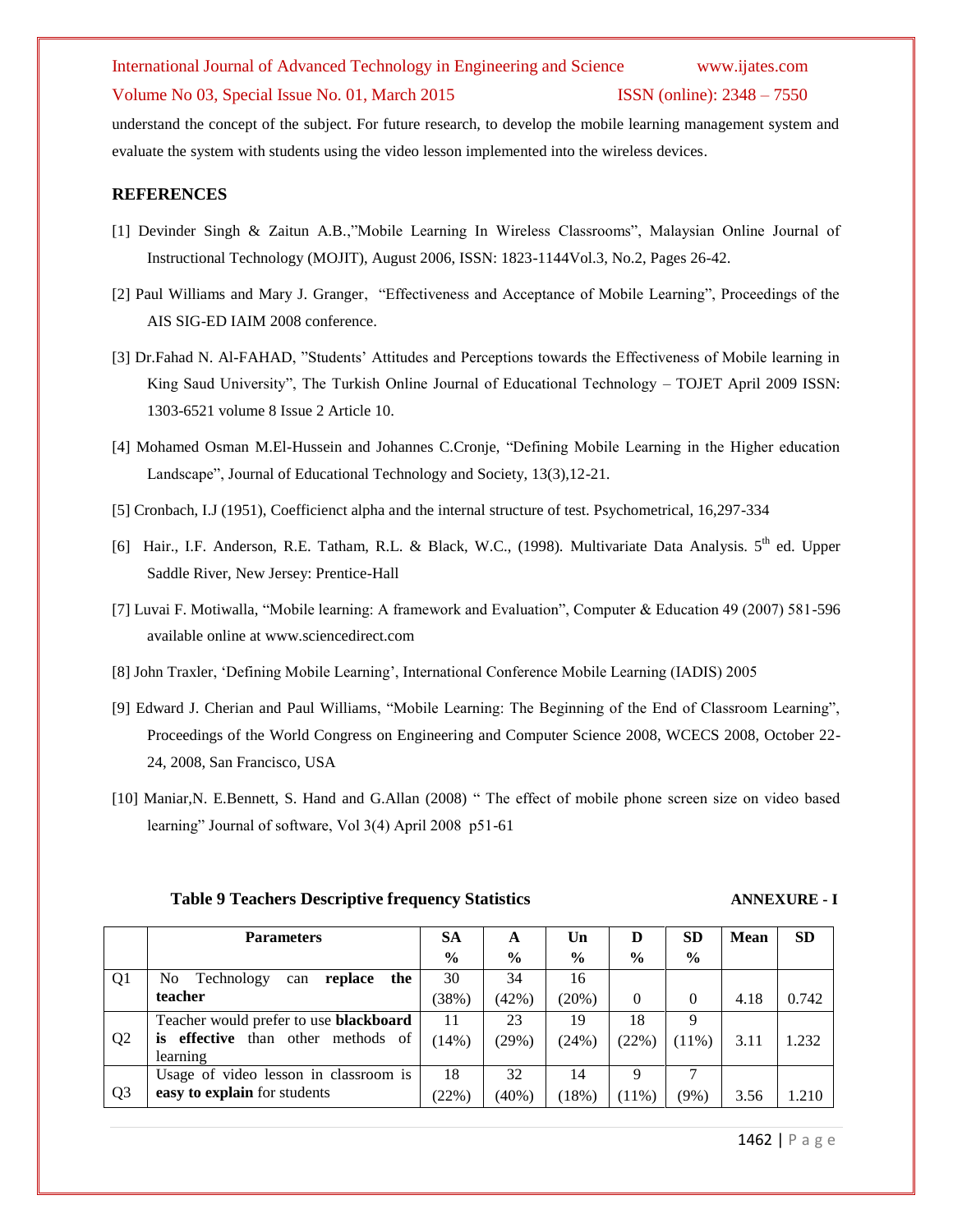Volume No 03, Special Issue No. 01, March 2015 ISSN (online): 2348 - 7550

|                 | Learning through web is interesting than                                        | 14              | 28              | 28         | $\overline{7}$         | $\overline{3}$         |      |       |
|-----------------|---------------------------------------------------------------------------------|-----------------|-----------------|------------|------------------------|------------------------|------|-------|
| Q4              | other learning methods                                                          | (17%)           | (35%)           | (35%)      | $(9\%)$                | (4%)                   | 3.54 | 1.006 |
| Q <sub>5</sub>  | Mobile Learning Technology is User-                                             | 30              | 36              | 14         | $\theta$               | $\overline{0}$         | 4.20 | 0.719 |
|                 | friendly                                                                        | (37%)           | (45%)           | (18%)      |                        |                        |      |       |
|                 | Sending assignments through e-mail                                              | 13              | 39              | 19         | 5                      | $\overline{4}$         |      |       |
| Q <sub>6</sub>  | isconvenient<br>when<br>compared<br>to<br>conventional system.                  | (16%)           | (49%)           | (24%)      | (6%)                   | (5%)                   | 3.65 | 0.995 |
|                 | Transmitting videos in mobile phones                                            | 18              | 31              | 21         | $\overline{7}$         | 3                      |      |       |
| Q7              | is easy than television                                                         | (22%)           | (39%)           | (26%)      | $(9\%)$                | (4%)                   | 3.68 | 1.041 |
|                 | Delivery of video lessons through                                               |                 |                 |            |                        |                        |      |       |
|                 | mobile phones is cost effective when                                            | 19              | 41              | 14         | $\overline{4}$         | $\overline{2}$         |      |       |
| Q8              | compared to other e-learning methods<br>like web or television                  | (24%)           | (51%)           | (18%)      | (5%)                   | (3%)                   | 3.89 | 0.914 |
|                 | <b>Effective</b> interaction with students in                                   | 23              | 41              | 9          | 3                      | $\overline{4}$         |      |       |
| Q <sub>9</sub>  | the mobile Learning Technology                                                  | (29%)           | (51%)           | (11%)      | (4%)                   | (5%)                   | 3.95 | 1.005 |
|                 | Learning with teacher and e-learning                                            | 21              | 33              | 18         | 5                      | $\overline{3}$         |      |       |
| Q10             |                                                                                 | (26%)           | $(41\%)$        | (23%)      | (6%)                   | (4%)                   | 3.80 | 1.024 |
|                 | Mobile Learning Technology can be                                               | $\overline{29}$ | $\overline{39}$ | 12         |                        |                        |      |       |
| Q11             | used for self study or individualized<br>learning                               | (36%)           | (49%)           | (15%)      | $\boldsymbol{0}$       | $\mathbf{0}$           | 4.21 | 0.688 |
|                 | Mobile Learning Technology is a                                                 |                 |                 |            |                        |                        |      |       |
| Q12             | revolution in e-learning to effectively                                         | 14              | 35              | 19         | $\tau$                 | 5                      |      |       |
|                 | build and deliver the content                                                   | (17%)           | (44%)           | (24%)      | $(9\%)$                | (6%)                   | 3.58 | 1.077 |
|                 | Mobile Learning Technology represents                                           |                 |                 |            |                        |                        |      |       |
| Q13             | user's continuous access to network                                             | 25              | 36              | 11         | 3                      | 5                      |      |       |
|                 | resources<br>without<br>limitation<br>of                                        | (31%)           | (45%)           | (14%)      | (4%)                   | (6%)                   | 3.91 | 1.081 |
|                 | timeand location.                                                               |                 |                 |            |                        |                        |      |       |
| Q14             | Technology<br>Learning<br>Mobile<br>in<br>education system is more effective to |                 |                 |            |                        |                        |      |       |
|                 | measure the students' attitudes and                                             | 18              | 38              | 14         | 6                      | $\overline{4}$         |      |       |
|                 | perception                                                                      |                 |                 |            |                        |                        | 3.75 | 1.049 |
|                 | Mobile Learning Technology is the                                               | (22%)<br>22     | (48%)<br>43     | (17%)<br>9 | (8%)<br>$\overline{4}$ | (5%)<br>$\overline{2}$ |      |       |
| Q15             | additional orsupplemental source of                                             | (28%)           | (54%)           | $11\%$ )   | (5%)                   | $(2\%)$                | 3.99 | 0.907 |
|                 | learning.                                                                       |                 |                 |            |                        |                        |      |       |
| Q <sub>16</sub> | Usage of mobile phones in classroom                                             | $\overline{5}$  | 9               | 28         | $20\,$                 | 18                     |      |       |
|                 | will <b>distract</b> the students' attention                                    | (6%)            | (11%)           | (35%)      | (25%)                  | (23%)                  | 3.46 | 1.147 |
|                 | Administrators/ Management will not                                             | $\tau$          | 5               | 18         | 36                     | 14                     |      |       |
| Q17             | give permission to use mobile phones in<br>classroom                            | $(9\%)$         | (6%)            | (23%)      | (45%)                  | (17%)                  | 3.56 | 1.123 |
|                 | Positive impact on the technology                                               | 26              | 36              | 12         | $\overline{4}$         | 2                      |      |       |
| Q18             | enabled learning system.                                                        | (33%)           | (45%)           | (15%)      | (5%)                   | (2%)                   | 4.00 | 0.955 |
|                 | Community radio can also be used for                                            | 21              | 35              | 11         | 9                      | $\overline{4}$         |      |       |
| Q19             | learning the subject                                                            | (26%)           | (44%)           | (14%)      | (11%)                  | (5%)                   | 3.75 | 1.119 |
|                 | Mobile learning technology is more                                              | 21              | 42              | 10         | $\overline{4}$         | 3                      | 3.93 | 0.965 |
| Q20             | economical in terms of design and<br>delivery of content.                       | (26%)           | (52%)           | (13%)      | (5%)                   | $(4\%)$                |      |       |
|                 | Mobile<br>Learning<br>is                                                        | 22              | 36              | 13         | 5                      |                        |      |       |
| Q21             | Technology<br>convenient<br>to<br>access<br>information                         | (28%)           | (45%)           | (16%)      | (6%)                   | $\overline{4}$<br>(5%) | 3.84 | 1.061 |
|                 | anywhere, at any time, any network,                                             |                 |                 |            |                        |                        |      |       |
|                 | any data on any wireless device                                                 |                 |                 |            |                        |                        |      |       |
|                 | Watching<br>video<br>the<br>lesson<br>can                                       | 21              | 42              | 10         | $\overline{4}$         | 3                      |      |       |

1463 | P a g e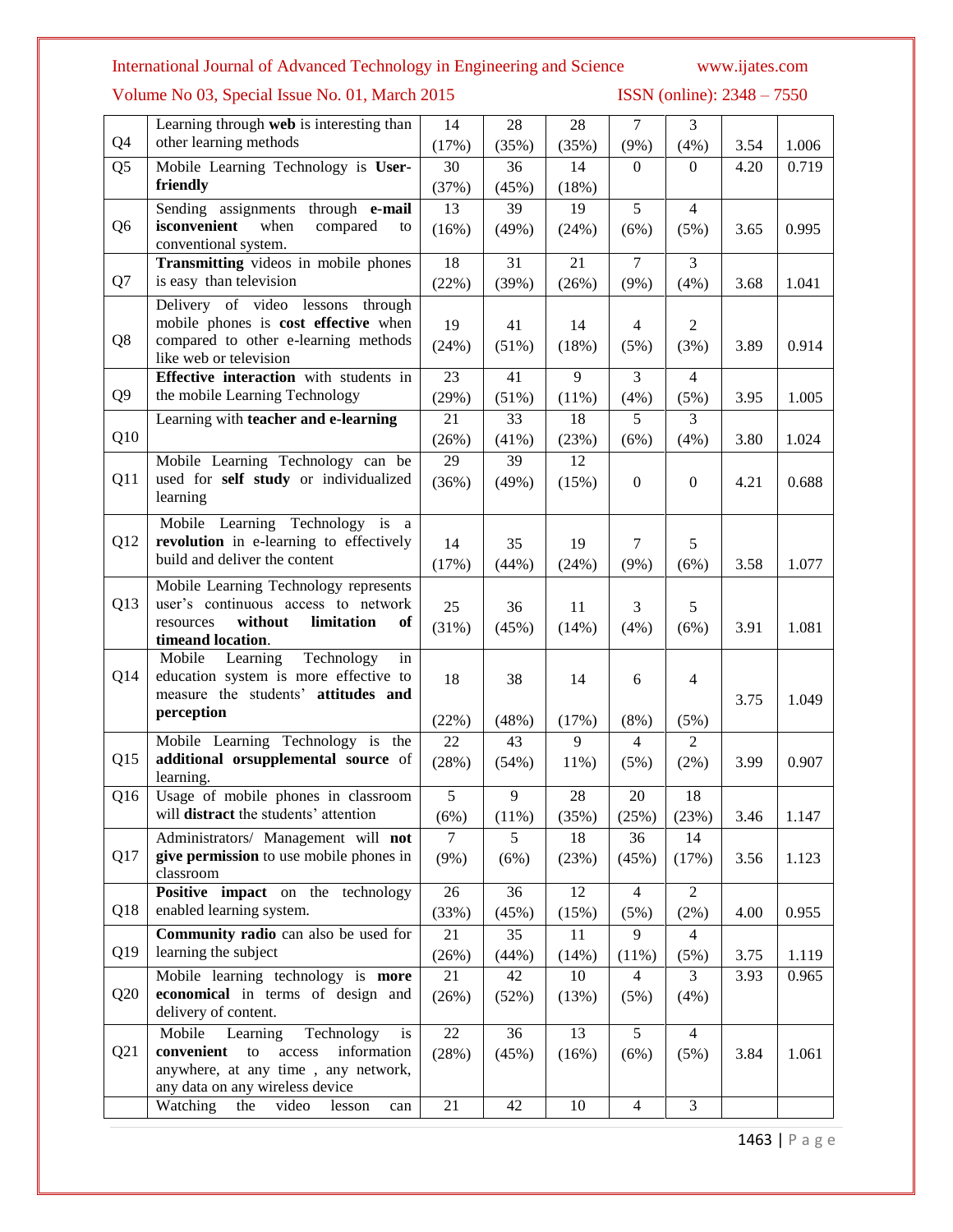Volume No 03, Special Issue No. 01, March 2015 ISSN (online): 2348 - 7550

| Q22             | increased the learning effect                                             | (26%)       | (52%)       | (13%)       | (5%)             | (4%)             | 3.93 | 0.965 |
|-----------------|---------------------------------------------------------------------------|-------------|-------------|-------------|------------------|------------------|------|-------|
|                 | Mobile Learning Technology to provide                                     | 19          | 41          | 14          | 3                | 3                |      |       |
| Q23             | adaptive learning environment                                             | (24%)       | (51%)       | (17%)       | (4%)             | (4%)             | 3.88 | 0.946 |
|                 | Mobile phones or wireless devices are                                     | 25          | 43          | 10          | $\overline{2}$   |                  |      |       |
| Q24             | simple and easy to get feedback from<br>learners and teachers             | (31%)       | (54%)       | (13%)       | (2%)             | $\boldsymbol{0}$ | 4.14 | 0.725 |
|                 |                                                                           |             |             |             |                  |                  |      |       |
| Q25             | Mobile Learning Technology is easy to<br>use at the time of travelling by | 31<br>(39%) | 36<br>(45%) | 10<br>(12%) | 3<br>(4%)        | $\boldsymbol{0}$ | 4.19 | 0.797 |
|                 | bus/car/van/train                                                         |             |             |             |                  |                  |      |       |
|                 | Mobile Learning technology can help                                       | 27          | 35          | 11          | $\overline{4}$   | 3                |      |       |
| Q26             | the student to adopt their learning style                                 | (34%)       | (44%)       | (14%)       | (5%)             | (4%)             | 3.99 | 1.013 |
|                 | Mobile phones or wireless devices help                                    | 20          | 41          | 12          | $\overline{4}$   | 3                |      |       |
| Q27             | in increasing the students interest in                                    | (25%)       | (51%)       | (15%)       | (5%)             | (4%)             | 3.89 | 0.968 |
|                 | learning<br>Mobile Learning Technology will help                          | 19          | 44          | 10          | 5                | $\mathbf{2}$     |      |       |
| Q28             | the student for getting good grade                                        | (24%)       | (55%)       | (13%)       | (6%)             | (3%)             | 3.91 | 0.917 |
|                 | Mobile<br>Technology<br>Learning<br>has                                   | 22          | 37          | 12          | $\overline{4}$   | 5                |      |       |
| Q29             | become<br>unique<br>a<br>approach<br>in                                   | (28%)       | (46%)       | (15%)       | (5%              | (6%)             | 3.84 | 1.084 |
|                 | providing content delivery                                                |             |             |             |                  |                  |      |       |
|                 | Usage of video in classroom motivates                                     | 17          | 41          | 13          | 5                | $\overline{4}$   |      |       |
| Q30             | the students to learn.                                                    | (21%)       | (51%)       | (16%)       | (6%)             | (5%)             | 3.78 | 1.018 |
|                 | Combination of teacher centered with                                      | 32          | 35          | 11          | $\overline{2}$   |                  |      |       |
| Q31             | technology enabled learning i.e. e-<br>learning and m-learning is more    | $(40\%)$    | (44%)       | (14%)       | (2%)             | $\boldsymbol{0}$ | 4.21 | 0.774 |
|                 | suitable for students                                                     |             |             |             |                  |                  |      |       |
|                 | Watching video lessons in mobile                                          | 21          | 44          | 15          |                  |                  |      |       |
| Q32             | phones is convenient when compared to                                     | (26%)       | (55%)       | (19%)       | $\boldsymbol{0}$ | $\boldsymbol{0}$ | 4.08 | 0.671 |
|                 | television                                                                |             |             |             |                  |                  |      |       |
| Q33             | User's convenient to carry their data                                     | 14          | 50          | 9           | $\overline{4}$   | 3                |      |       |
|                 | with them to almost all the places                                        | (18%)       | (62%)       | $(11\%)$    | (5%)             | (4%)             | 3.85 | 0.901 |
|                 | Mobile Learning technology is the                                         |             |             |             |                  |                  |      |       |
| Q34             | greater flexibility where and when                                        | 17          | 42          | 13          | 5                | 3                |      |       |
|                 | explanation needs                                                         | (21%)       | (53%)       | (16%)       | (6%)             | (4%)             | 3.81 | 0.969 |
|                 | Mobile phones or a wireless device is                                     | 26          | 41          | 13          | $\boldsymbol{0}$ | $\boldsymbol{0}$ |      |       |
| Q <sub>35</sub> | easy to communicate with students and<br>other teachers.                  | (32%)       | $(51\%)$    | (16%)       |                  |                  | 4.16 | 0.683 |
|                 | Video lesson is useful for the teachers                                   | 21          | 47          | 5           | $\overline{4}$   | 3                |      |       |
| Q <sub>36</sub> | to teach the subject                                                      | (26%)       | (59%)       | (6%)        | (5%)             | (4%)             | 3.99 | 0.934 |
|                 | Mobile Learning is possible for all the                                   | 24          | 35          | 9           | 5                | $\tau$           |      |       |
| Q37             | lessons                                                                   | (30%)       | (44%)       | (11%)       | (6%)             | (9%)             | 3.80 | 1.195 |
|                 | Mobile learning technology as<br>one                                      | 13          | 50          | 10          | 4                | 3                |      |       |
| Q <sub>38</sub> | method of teaching and learning.                                          | (16%)       | (63%)       | (12%)       | (5%)             | (4%)             | 3.83 | 0.897 |
|                 | Use of mobile phones or wireless                                          | 20          | 38          | 12          | 5                | 5                |      |       |
| Q39             | devices<br>is<br>easy<br>in<br>academic<br>environment                    | (25%)       | (48%)       | (15%)       | (6%)             | (6%)             | 3.79 | 1.087 |
|                 | Mobile Learning Technology is used to                                     | 15          | 41          | 17          | $\overline{4}$   | 3                |      |       |
| Q40             | support the end of the dustless                                           | (19%)       | (51%)       | (21%)       | (5%)             | (4%)             | 3.76 | 0.945 |
|                 | classroom learning system                                                 |             |             |             |                  |                  |      |       |